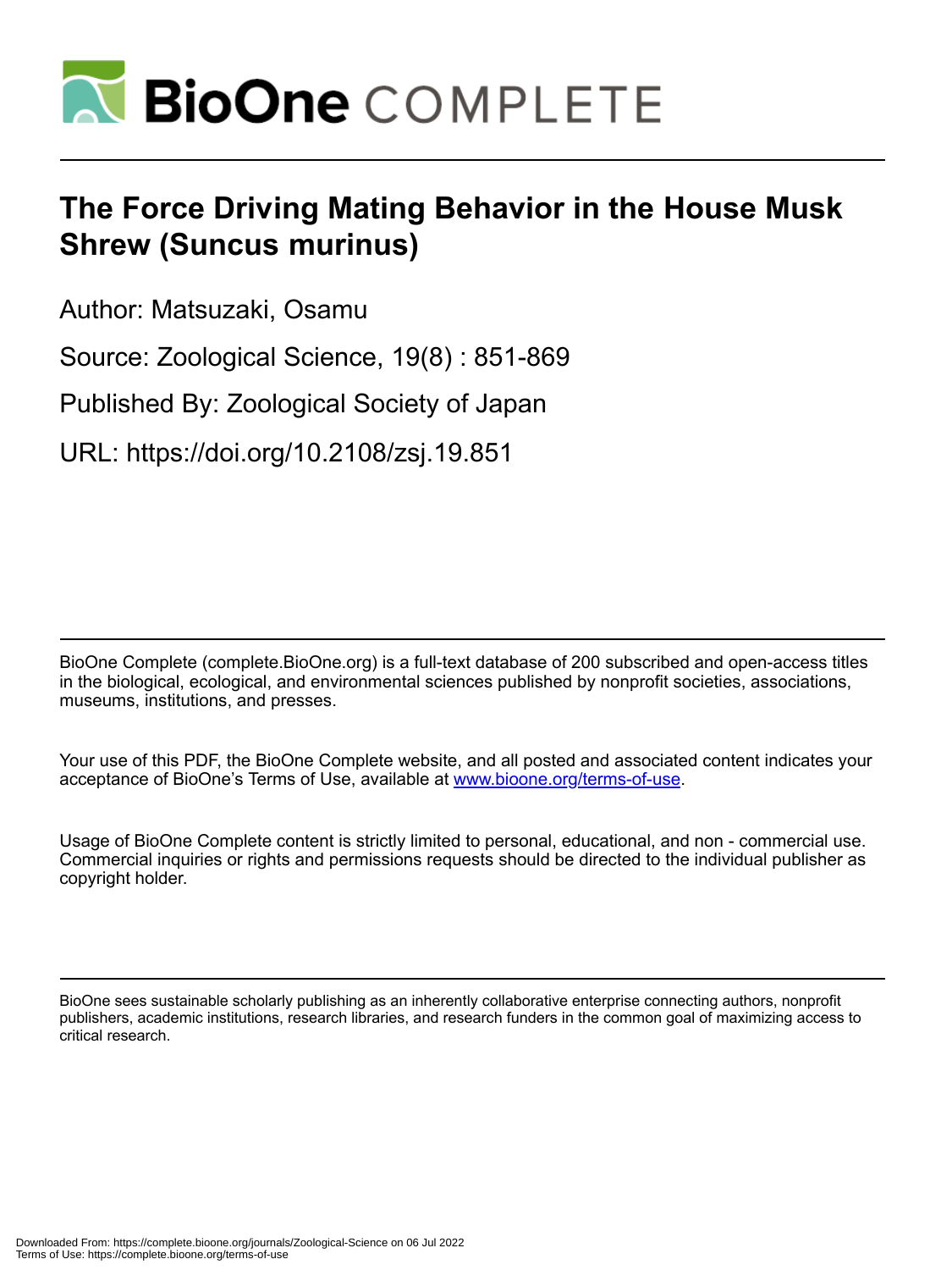# **The Force Driving Mating Behavior in the House Musk Shrew (***Suncus murinus***)**

Osamu Matsuzaki\*

*Institute of Biological Sciences, University of Tsukuba, Tennodai, Tsukuba, Ibaraki 305-8572, Japan*

**ABSTRACT**—The mating behavior of the domesticated house musk shrew was observed in detail under laboratory conditions. The observations revealed that the house musk shrew has a series of behaviors before copulation. Tactile, auditory and chemical senses appear to function as flags for the recognition of conspecifics and to promote the development of an interaction between the sexes. The tactile senses and the use of the snout were particularly important in the mating sequence, and mutual contact appeared to give rise to driving the sequence to completion. The two sexes contacted each other 'politely', came to mounting by continuous following, and the male finished with a series of post-ejaculatory offensive behaviors and scent markings. The variation in the contact reduced once the female commenced tail-wagging. The ratio of the time spent in front-and-behind contact to that spent in multi-lateral contact increased when both sexes commenced following formation. This ratio was maintained until the male's post-ejaculatory offensive behavior finished. The series of mating behavior was completed by the continuous touching of both sexes and by changes in the manner of contact.

**Key words**: house musk shrew, *Suncus murinus*, insectivora, mating behavior, following

## **INTRODUCTION**

The house musk shrew, *Suncus murinus*, belongs to the Order Insectivora. This animal can breed all year around**.** The female is the coitus induced ovulator (Furumura *et al*., 1985); i.e. female musk shrews do not have estrus and ovulatory cycles and are induced to ovulate following the physical stimulation associated with intromission. The shrew inhabits east Africa to the east, Guam to the west and Japan to the north. In Japan, the shrew lives in Okinawa, Kagoshima, and Nagasaki (Oda, 1985). The shrew was domesticated as a laboratory animal in the United States by Dryden (1968) and in Japan by Kondo and Oda (1977). Therefore it has become easy to observe the behavior under the controlled condition in a laboratory. There are few studies about the mating behavior of the other species in the Order Insectivora.

The mating behavior of this shrew has been studied by researchers of endocrinology and psychology in Japan (Morita, 1968; Tsuji 1989), the United States (Rissman *et al*., 1987) and India (Balakrishnan *et al*., 1976). In particular, caravan formation and aggressiveness between adults have been investigated by researchers of psychology in Japan. Tsuji and Ishikawa (1984) stated that the visual perception of motion probably acted as a basic cue in caravan formation at the age of eye-opening. Morita (1968) reported that an aggressive female received a male in the evening. The author of the present study also observed that mating at night was performed in the same way during the day (unpublished data), indicating that vision did not have an essential role in mating behavior.

In the present study, a series of mating behaviors were recorded and the behaviors were translated into analytical data. A specific aim of this study was to elucidate the roles of the tactile, auditory and chemical senses on mating behavior in the house musk shrew, with a particular emphasis on understanding the role of touch. This paper discusses the 'force' that connects the sequence of conspicuous behaviors before and after mating.

#### **MATERIALS AND METHODS**

The ancestors of the musk shrews used in this study were from a Jic:Sun line (Matsuzaki *et al*. 1984), following domestication by Kondo and Oda (1977). The colony of the Jic:Sun line at the University of Tsukuba was established either from animals provided by Mr. Matsuzaki, in the Central Institute for Experimental Animals, or purchased from CLEA JAPAN INC. The animal room was maintained at 25±1°C, 55–65% humidity and 12L:12D (lights went on at 07:00). Food (Nippai 5P for trout) and spring water were available *ad libitum*. Offspring were weaned at 30-days old and then housed individually in plastic mice cages (20×30×13 cm). Males and \* Corresponding author: E-mail: matsuzaki@biol.tsukuba.ac.jp females were separated into two compartments to prevent the odor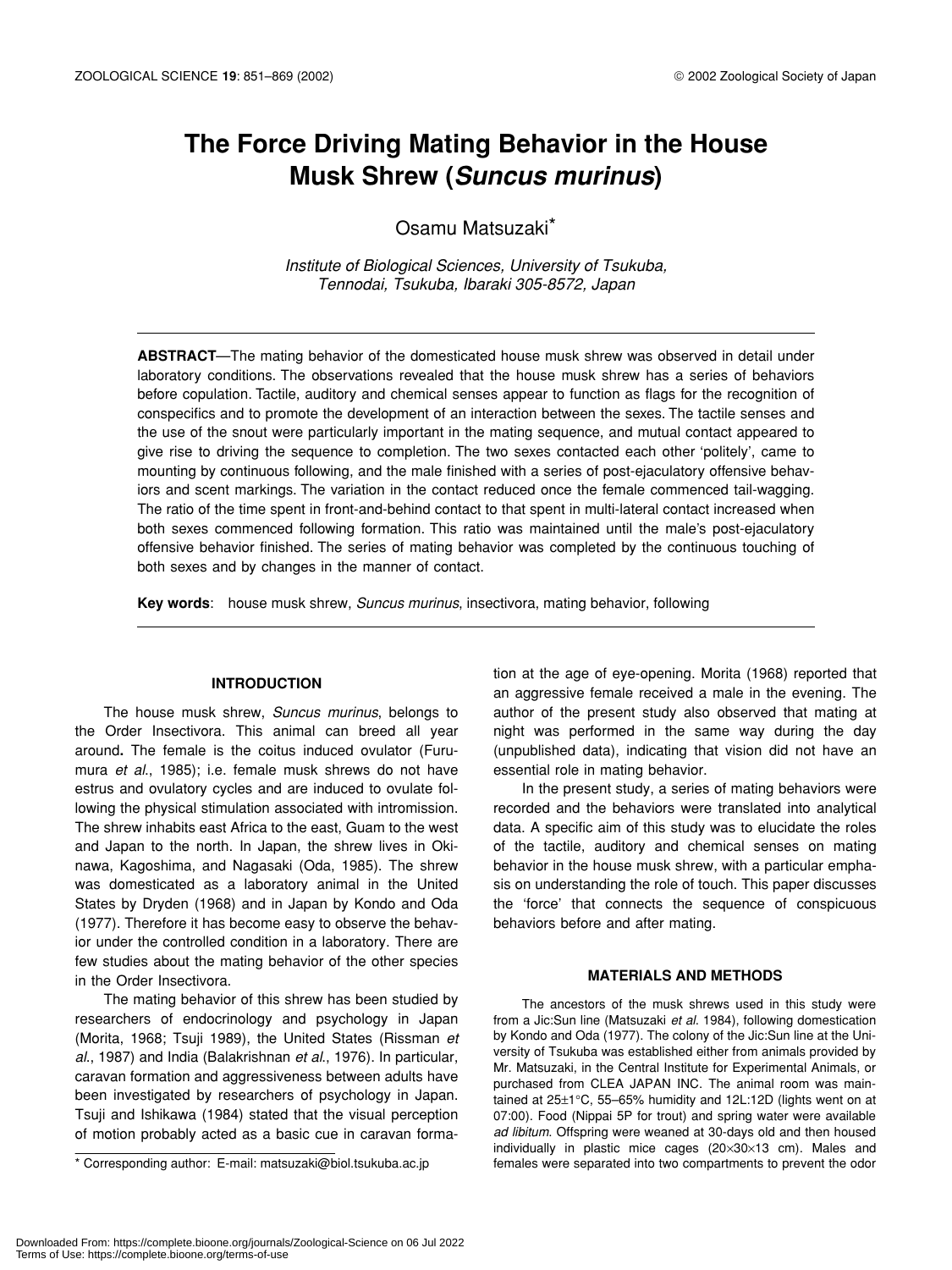#### 852 O. Matsuzaki

of the sexes mixing. Eight males and eight females, aged four to six months old, were used for the experiment. Mating behavior was observed in a glass tank (60W×30D×45H cm), illuminated with two fluorescent 60W lamps, between 15:00-18:00. On the day prior to a trial, the glass tank was washed with hot water, ethyl alcohol was sprayed inside the tank to remove odors and the tank was placed bottom upward to dry.

The experiment proceeded as follows. A female was placed in the tank to acclimate to the novel environment. After a female had explored the tank for 4–5 min, she moved to a corner and began to wash her snout. A male was then placed in the corner of the tank that was furthermost from the female. The tank was covered with a sheet of unwoven fabric to prevent air flowing directly into the tank during the observation. The sequence of behaviors was recorded with a video camera. After the observation, each frame was analyzed, paying attention to the type of contact between the individuals and the duration of each interaction. Drawings were prepared by tracing the outlines of the photographed shrews.

#### **Statistics**

Duration and frequency data were analyzed by Wilcoxon signed rank tests. Data are summarized as the mean (±SEM) and the range.

# **RESULTS**

The mean (±SEM) time taken from the initial placement to ejaculation was 1316±131 s (range=900–1920 s; Table 1). After mating, the female began snout-washing or sidescratching in an average of 1907±210 s (range=1440–3240 s) after initial placement in the tank (Table 1).

The conspicuous behaviors observed in a mating sequence were as follows.

(i) Exploration of novel environment (ii) Approach and Encounter (iii) Vocalization of female and/or male (iv) Investigation (v) Tail-wagging and Squat

(vi) Following, Mounting and Genital licking (vii) Intromission and Ejaculation

(viii) Post-ejaculatory offensiveness (ix) Scent marking (x) Strolling or Resting

| conspicuous                                                                                     | time course (sec)  | contact manner | mean % of contact time |
|-------------------------------------------------------------------------------------------------|--------------------|----------------|------------------------|
| behavior items                                                                                  | mean±SEM           |                | mean±SEM               |
| $\ddot{}$                                                                                       | 0                  |                |                        |
| encounter                                                                                       | $6.3 \pm$<br>1.5   |                |                        |
|                                                                                                 |                    | <b>MLC</b>     | $64.8 \pm 11.2$        |
|                                                                                                 |                    | <b>FBC</b>     | $9.9 \pm 7.2$          |
|                                                                                                 |                    | <b>NC</b>      | $25.4 \pm 8.8$         |
| tail-wagging (TW)                                                                               | $51.8 \pm 30.8$    |                |                        |
|                                                                                                 |                    | <b>MLC</b>     | $39.9 \pm 7.4$         |
|                                                                                                 |                    | <b>FBC</b>     | $35.3 \pm 7.5$         |
|                                                                                                 |                    | <b>NC</b>      | $24.9 \pm 4.0$         |
| following formation (FF)                                                                        | $510.0 \pm 397.7$  |                |                        |
|                                                                                                 |                    | <b>MLC</b>     | $13.6 \pm 2.5$         |
|                                                                                                 |                    | <b>FBC</b>     | $71.9 \pm 5.2$         |
|                                                                                                 |                    | <b>NC</b>      | $14.5 \pm 3.9$         |
| first intromission (1st intro)                                                                  | $988.0 \pm 496.5$  |                |                        |
|                                                                                                 |                    | <b>MLC</b>     | $8.3\pm1.8$            |
|                                                                                                 |                    | <b>FBC</b>     | $69.6 \pm 3.3$         |
|                                                                                                 |                    | <b>NC</b>      | $22.9 \pm 3.1$         |
| ejaculation                                                                                     | $1316.8 \pm 130.7$ |                |                        |
|                                                                                                 |                    | <b>MLC</b>     | $7.5 \pm 2.3$          |
|                                                                                                 |                    | <b>FBC</b>     | $69.9 \pm 5.7$         |
|                                                                                                 |                    | <b>NC</b>      | $18.9 \pm 6.0$         |
| continuous vocalization                                                                         | $1430.0 \pm 133.8$ |                |                        |
|                                                                                                 |                    | <b>MLC</b>     | $14.6 \pm 1.9$         |
|                                                                                                 |                    | <b>FBC</b>     | $19.8 \pm 4.4$         |
|                                                                                                 |                    | <b>NC</b>      | $65.6 \pm 4.3$         |
| snout-washing/side-scratching                                                                   | $1906.8 \pm 210.1$ |                |                        |
| The mean $(+$ SEM) time (c) of MLC. ERC and NC between each two conspicuous behaviors are shown |                    |                |                        |

**Table 1.** The time course of conspicuous behaviors and their type of contact.

The mean (±SEM) time (s) of MLC, FBC and NC between each two conspicuous behaviors are shown. MCL: multi-lateral contact, FBC: front-and-behind contact, NC: non-contact.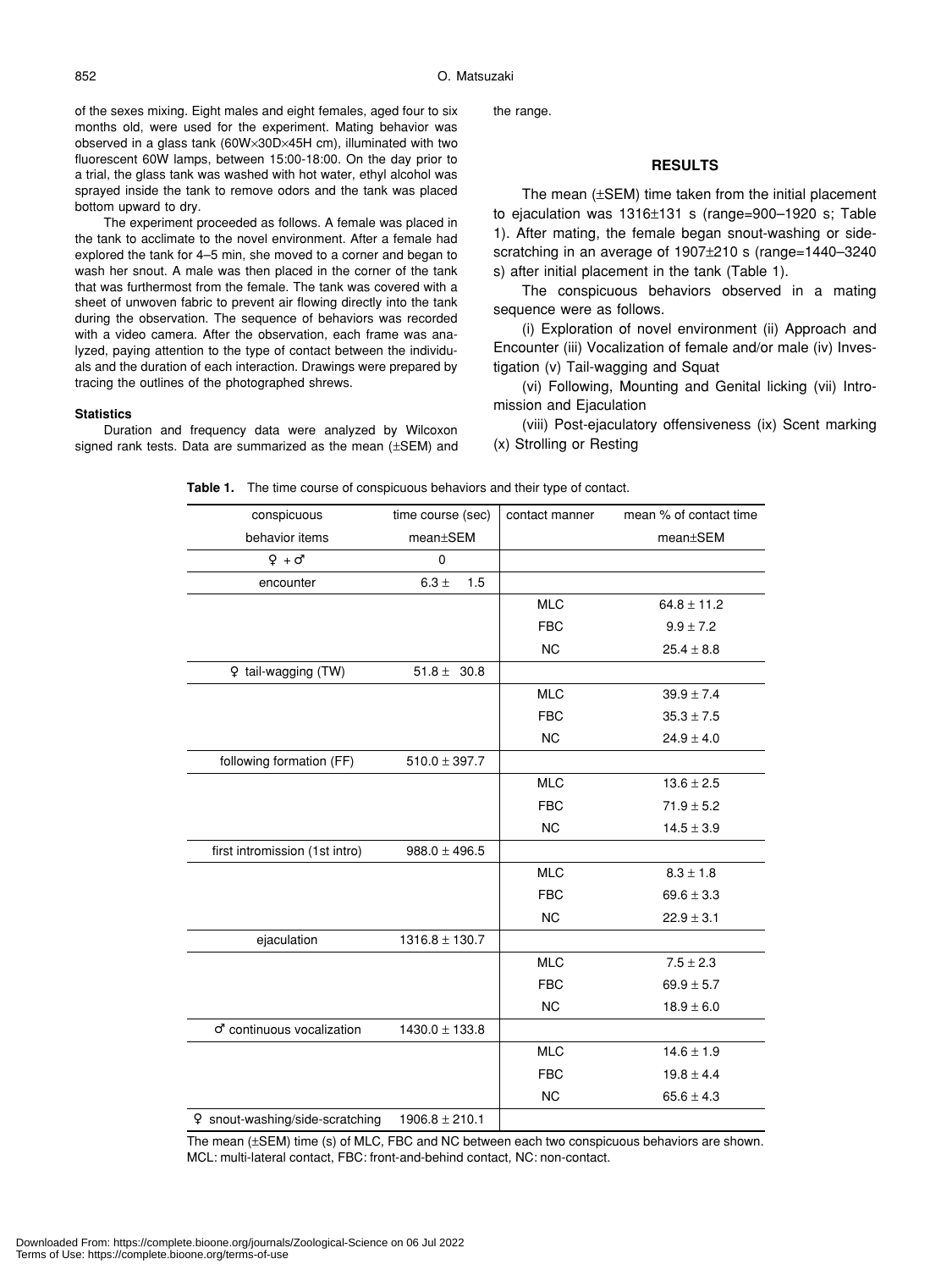

**Fig. 1.** A graph of Table 1. The vertical axis is a series of conspicuous behaviors and contact manners. The horizontal axis is percentage. The horizontal bars are the mean percentage of the time spent for each type of contact (n=8 trials) and the error bars are SEMs. Abbreviations are as for Table 1.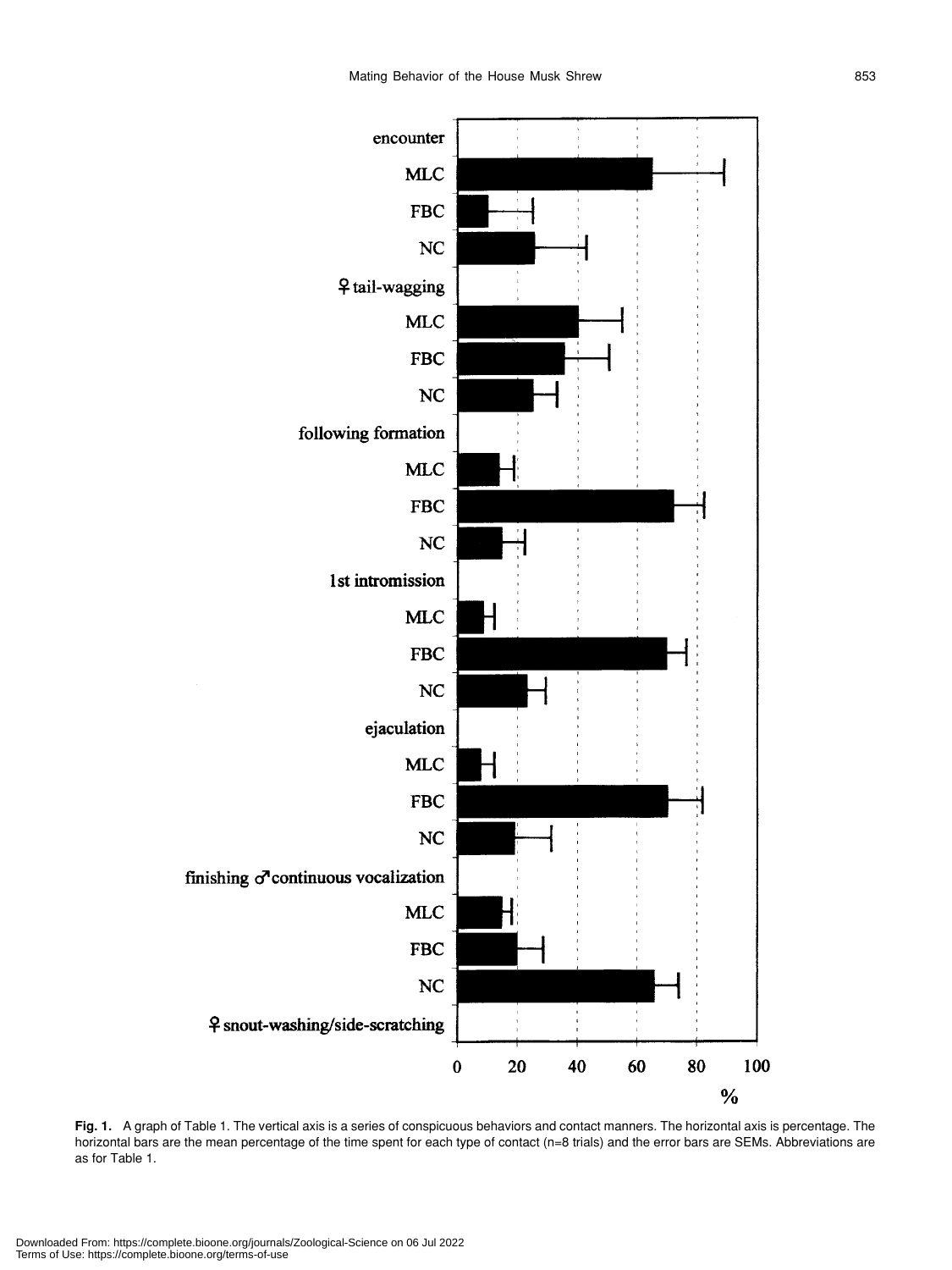#### (1) Type of contact during each period

There were two kinds of contact involved with the following formation: multi-lateral contact (MLC) and front-andbehind contact (FBC). MLC involved one sex touching or moving across the other's flank, back, abdomen or head, including the snout (Figs. 4, 6, 11). Touching occurred all over the body. FBC involved one of the sexes moving behind the other to make a line, i.e. one touched the other from behind (Figs. 7–10; 12–14). During this behavior, one maintained contact with the other's tail, lumbar region, urogenitoanal orifice and its vicinity (hereafter just called 'UO') or heels from behind. FBC occurred just before and during the following formation and was either that the male followed the female (hereafter referred to as 'M to F') or that the female followed the male (hereafter referred to as 'F to M').

Table 1 shows the mean time until the occurrence of each conspicuous behavior and the mean percentage of time spent in MLC, FBC and non-contact (NC) during each behavioral period. Fig. 1 was constructed according to Table 1, and shows the changes in the ratio of the times spent in MLC, FBC and NC during each period.

When the ratios of the times spent in MLC, FBC and NC are compared for each period with the adjacent behavior (Fig.1), it is apparent that the proportion of time spent in FBC increased after following formation and was maintained until the male had finished continuous vocalization, at which



**Fig. 2.** From female exploration to male approach. 1. an exploring female, 2. a snout-washing female, 3. an orienting female and approaching male.

time the proportion of NC time increased. The proportion of time spent in NC appeared to be lower than that for MLC and FBC during the period from first encounter to the finish of a male's continuous vocalization (Fig. 1).

(2) Exploration and approach (Fig. 2: 1–3)

The rest of the results describe the details of these mating behavior sequences.

When a female was first placed in the tank she sniffed her immediate vicinity. She then moved slowly along the floor, while moving her snout quickly and sniffing (Fig. 2: 1). Three of the eight females engaged in some sort of scent marking. Two females rubbed their flank on the floor and one rubbed her throat in the same manner. Two females also performed UO marking. After exploring the tank for 4– 5 min, a female began washing her snout (Fig. 2: 2). At this time, a male was placed in the corner furthermost from the female. In five of the eight trials, the male approached the female who was exploring the tank in the other corner. The female oriented her snout towards the male (Fig. 2: 3). In half of the trials, the female moved a few steps ahead of the male when he approached her, and she turned so that her snout faced his. In the other half of the trials, the female initially avoided the male, although her snout was orientated toward him, but they encountered each other soon afterward.

(3) Encounter and investigation (Fig. 3: 4–10; Fig. 4: 11–13; Fig. 5: 14–20)

In three of the trials, the male vocalized with a sound like that of a chirping bird when he first encountered the female. In two of the trials, the female vocalized when she first encountered the male (a), but the female did not vocalize in the other six trials (b).

(a) The scenario when a female vocalized at the first encounter

When a female vocalized toward the male with her mouth open and teeth bared (Fig. 3: 4), the male turned around, moved away briefly and then carefully approached the female again. When this happened, the female uttered vocal noises that changed from a metallic to a threatening sound. When the male approached her again, the female orientated towards him, moved forward, vocalized and then leaned backward. The male also vocalized. This scenario was repeated two or three times (Fig. 3: 5–6) until the male stopped retreating from the female (Fig. 3: 7). In a subsequent scenario, the male brought his snout close to the female even when the female vocalized (Fig. 3: 8), and in this case the female turned around. As the male touched the female again and again, the female began tail-wagging and moved closer to the male. When the snouts of the pair were close together, the female vocalized (Fig. 3: 9). Alternatively, both sexes vocalized or opened their mouths and bared their teeth at each other (Fig. 3: 10). During the repeated encounters and vocalizations, the pair sniffed each other's snout, face, ear and its vicinity (hereafter just called 'ear'), flank, lumbar region, root of the tail, inguinal region and UO (Fig. 4: 11–13).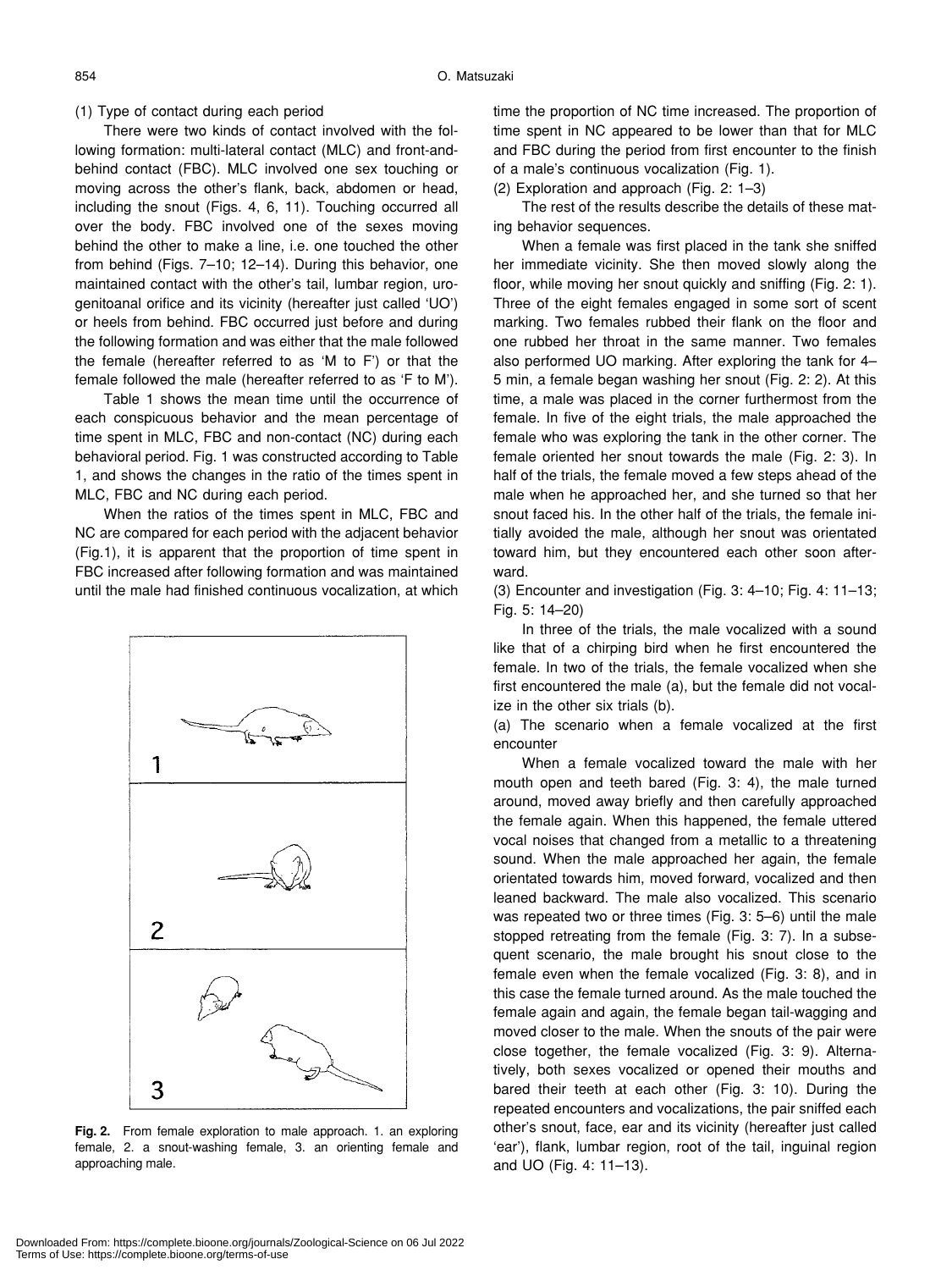

**Fig. 3.** From encounter to status battle. 4. a vocalizing female (back), 5. a retreating male (right), 6. an approaching male (right) again, 7. a male (back) standing against a vocalizing female, 8. a male (right) moving next to a female who is turning around, 9. a female (right) vocalizing again, 10. status battle.

When the male was frozen by the vocalization of the female (Fig. 5: 14), the female either touched the male (Fig. 5: 15), turned around in front of his snout (Fig. 5: 16), put her snout on his UO (Fig. 5: 17) or rubbed her flank on him (Fig. 5: 18). During these scenarios, the female commenced tail-wagging, or the frozen male wagged his tail, lifted his tail up and the female followed his tail with her snout (Fig. 5: 19). When the pair stayed close together, the female wagged her tail in a squat (Fig. 5: 20).

(b) The scenario when a female did not vocalize at the first encounter (Fig. 6: 21–24)

After the initial encounter, the pair crossed snouts (Fig. 6: 21) and sniffed each other from the neck to the trunk. The contact shifted from their snouts facing each other to their entire bodies crossing each other. One of the pair put their snout on the other's throat (Fig. 6: 22), and then moved it under their throat and along their flank (Fig. 6: 23) or UO

(Fig.6: 24). The pair separated, re-approached and sniffed each other repetitively. The female or both sexes began to vocalize after this scenario. There was only one trial out of the eight in which mating occurred without prior vocalization. In this case, as soon as the encounter occurred, the female began tail-wagging and stayed close to the male. In three of the eight trials, the female approached the male. In these cases, the females continued their approaches and retreats without vocalization. When one of the pair approached the other in this scenario, they moved along the wall and encountered the other. Alternatively, the pair orientated as if one had listened to the other's footsteps or sniffed to traced the footmark on the floor.

In the period from the encounter to the female's tailwagging, more than 80% of the time was spent in either MLC or FBC. More of this time was spent in MLC than in FBC; i.e. they touched each other's entire body more than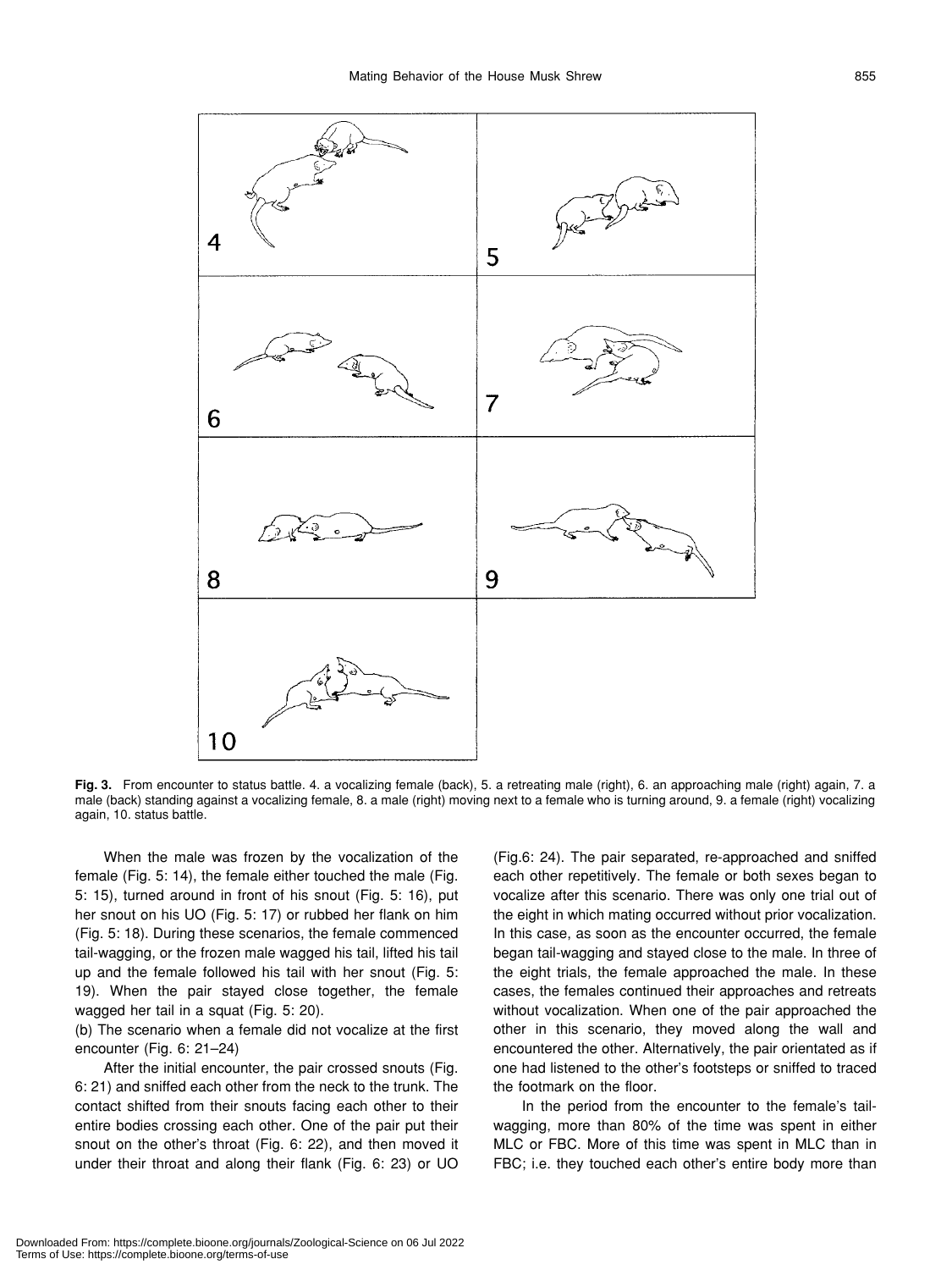

**Fig. 4.** Mutual investigation. 11. both sexes sniffing the heads of each other, 12. both sexes sniffing the flanks of each other, 13. both sexes sniffing the tail roots of each other.



**Fig. 5.** A female vocalizing during the initial encounter. 14. a vocalizing female (right) and a stationary, frozen male, 15. a stationary, frozen male (right) and a touching female, 16. a female (front) turning around in front of a male, 17. a female (right) putting her snout on a male's abdomen, 18. a female (right) rubbing her flank on a male, 19. a female (left) lifting her tail and a male going after it, 20. a male (back) touching a female while she squats and wags her tail.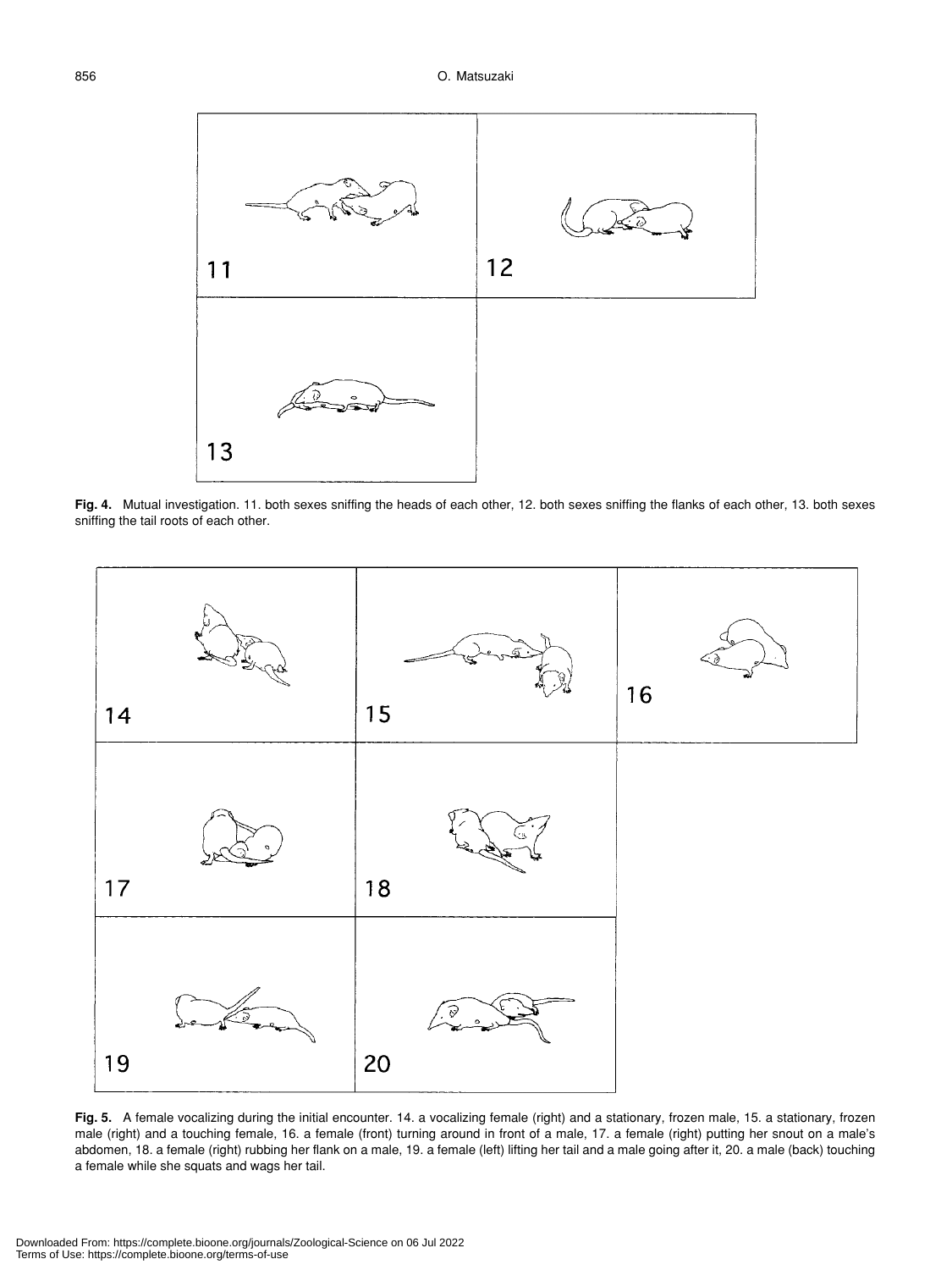

**Fig. 6.** A female not vocalizing during the initial encounter. 21. a male and female crossing snouts during the encounter, 22. a female (front) putting her snout on a male's throat, 23. a female (left) that had passed under a male's throat and moved close to his flank, 24. a male (right) putting his snout on a female's urogenitoanal orifice.

they specifically touched each other's lumbar region from behind (see Fig. 1)**.**

(4) Tail-wagging to following formation (Fig. 7: 25–31, Fig. 8: 32–34, Fig. 9: 35–41, Fig. 10: 42–45, Fig. 11: 46-56)

Tail-wagging was mostly initiated by the female after the pair had touched and sniffed each other (Fig. 7: 25). When the pair's snouts faced each other, even if the female was tail-wagging in response to touching the male, the female vocalized and/or opened her mouth (Fig. 7: 26) and one or other of them turned around. Alternatively, the female put her snout on, and then under, the male's throat, and then passed her snout along his flank, just as for the encounter without vocalization. When only a female vocalized to the male, the male turned around and approached the female again. When only a male vocalized to the female, the female turned her head away from the male and moved away (Fig. 7: 27).

When a female did not receive the male as a follower, a status battle occurred. The frequency with which the female touched the male just before following formation was significantly higher than just after it (Table 2: p<0.005). This means that even if a female threatened a male, she touched him many times before the following formation commenced. The frequency with which a male turned around in the period from tail-wagging to following formation was significantly greater than in both the period from encounter to tailwagging and the period from following formation to the first intromission (Table 2: p<0.005). Females tended to squat while they were tail-wagging (Fig. 7: 28). Nevertheless, when a male touched the female's tail or body, she moved ahead or turned around, both of which directed her lumbar region toward the male's snout. The male went after the female's moving tail (Fig. 7: 29). The female moved with a contracted body and arched back. The female's tail frequently touched the male's face (Fig. 7: 30). When the male's snout approached the root of the female's tail, the female lifted up her tail and the male directed his snout to her UO (Fig. 7: 31). He then touched her UO or inguinal region, including nipples (hereafter just called 'inguinal region'). When the male's snout approached the female's tail, it gradually moved from the tip to the root (Fig. 8: 32– 33). Finally, the pair formed a line, with the female moving in front and the male following and touching the female's dorsal lumbar region (Fig. 8: 34).

The frequency with which a male touched a female just before following formation was significantly higher than it was just after it (Table 2: p<0.05). The increase in frequency of a male touching a female appeared to promote following formation between the pair.

After the repetition of touching and turning around, the female turned, with her tail touching the male, and began walking with short and straight movements, without vocalization or mouth-opening. This behavior also occurred as soon as the male vocalized or opened his mouth, after which the female turned around and faced the male in response to his touching her lumbar region.

After the following formation started, the tendency of females to squat increased. The male stimulated the squatting female (Fig. 9: 35) by vocalizing into her ear (Fig. 9: 36) and touching her forcefully. He then turned around and moved away from her. Alternatively, he lightly bit the female on her lumbar region or flank (Fig. 9: 37), scratched it (Fig. 9: 38), touched or bit her ear lightly (Fig. 9: 39), or touched her heel, inguinal region or UO (Fig. 9: 40). The female began to move again and the male followed her with his snout touching her lumbar region (Fig. 9: 41), UO (Fig. 10: 42–43), inguinal region (Fig. 10: 44), and/or heel. The male stopped when the female did (Fig. 10: 45) and moved in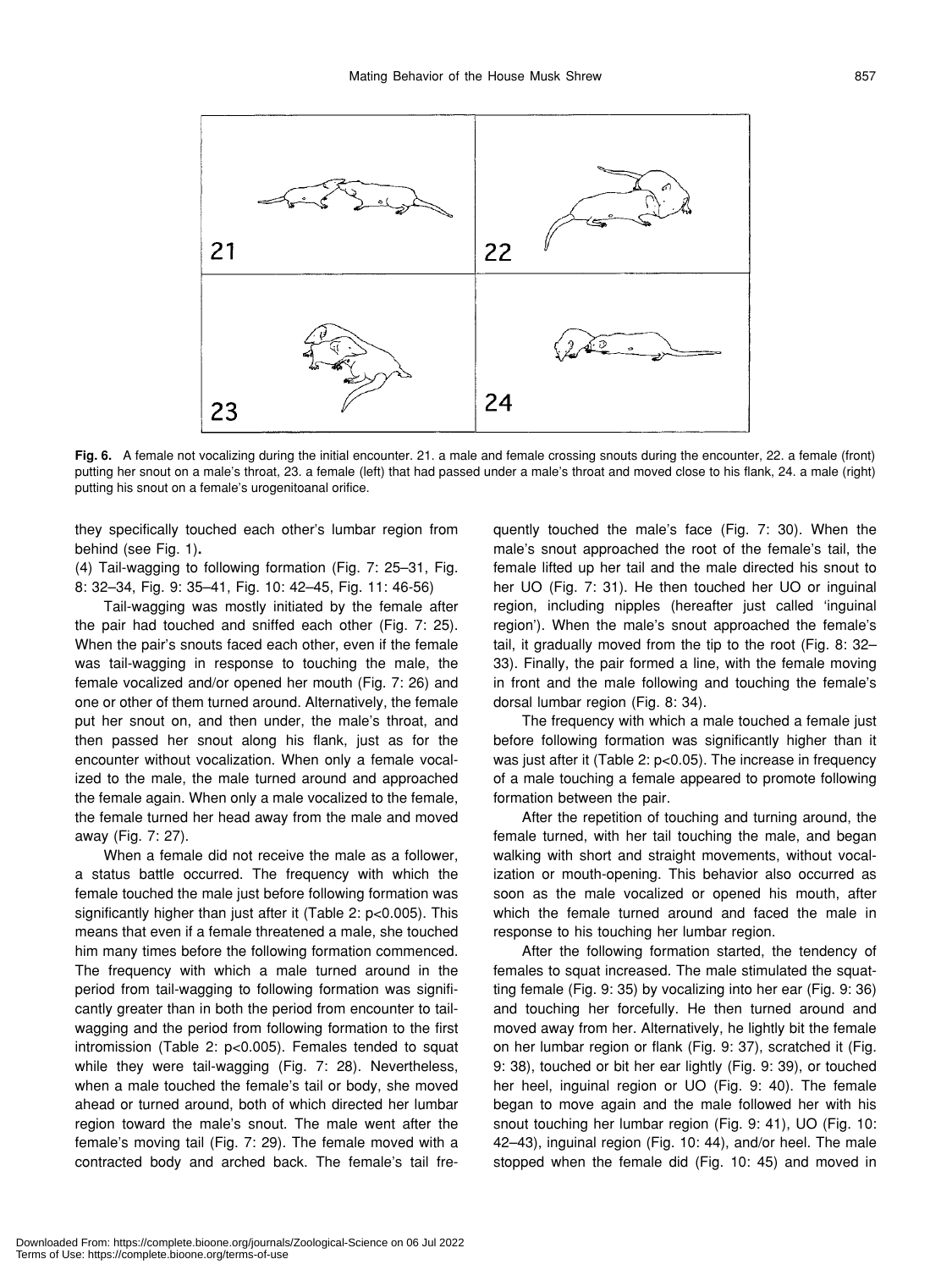

**Fig. 7.** The commencement of a female's tail-wagging and a male's going after her. 25. a tail-wagging female (back), 26. a status battle, 27. a vocalizing male (right) and a female turning around, 28. a squatting female (front), 29. a male (left) going after a moving female's tail, 30. a female's tail (right) touching a male's face, 31. a female (left) lifting her tail and a male going after her urogenitoanal orifice.

whichever direction she moved. If the female did not start to move again quickly, the male repeated the above stimulation. When the male stopped moving temporarily the female touched him. When they both stopped moving, they stayed in contact and when one started to move it touched the other to stimulate the recipient. When the female touched the male (Fig. 11: 46–47), she turned around in front of his snout, touched him with her tail, then turned her lumbar region toward the male (Fig. 11: 48–49). Alternatively, after turning around, the female (i) slipped through the male's flank from the front to the rear, or vice-versa (Fig. 11: 50), or passed under his body in the same way (Fig. 11: 51) and paused for a moment with her lumbar region in front of his snout, or (ii) touched the male with her tail and went across the front of the male's snout (Fig. 11: 52–56). The male directed his snout toward the female while she was doing this and then they both returned to the following formation again. The frequency with which the female touched the male during the period just before following formation was significantly higher than that just after it (Table 2: p<0.05).

Two females touched their males so many times after their encounter that in each case the male turned around and raised his tail, and the female followed the male (F to M) while touching his UO or inguinal region and, finally, his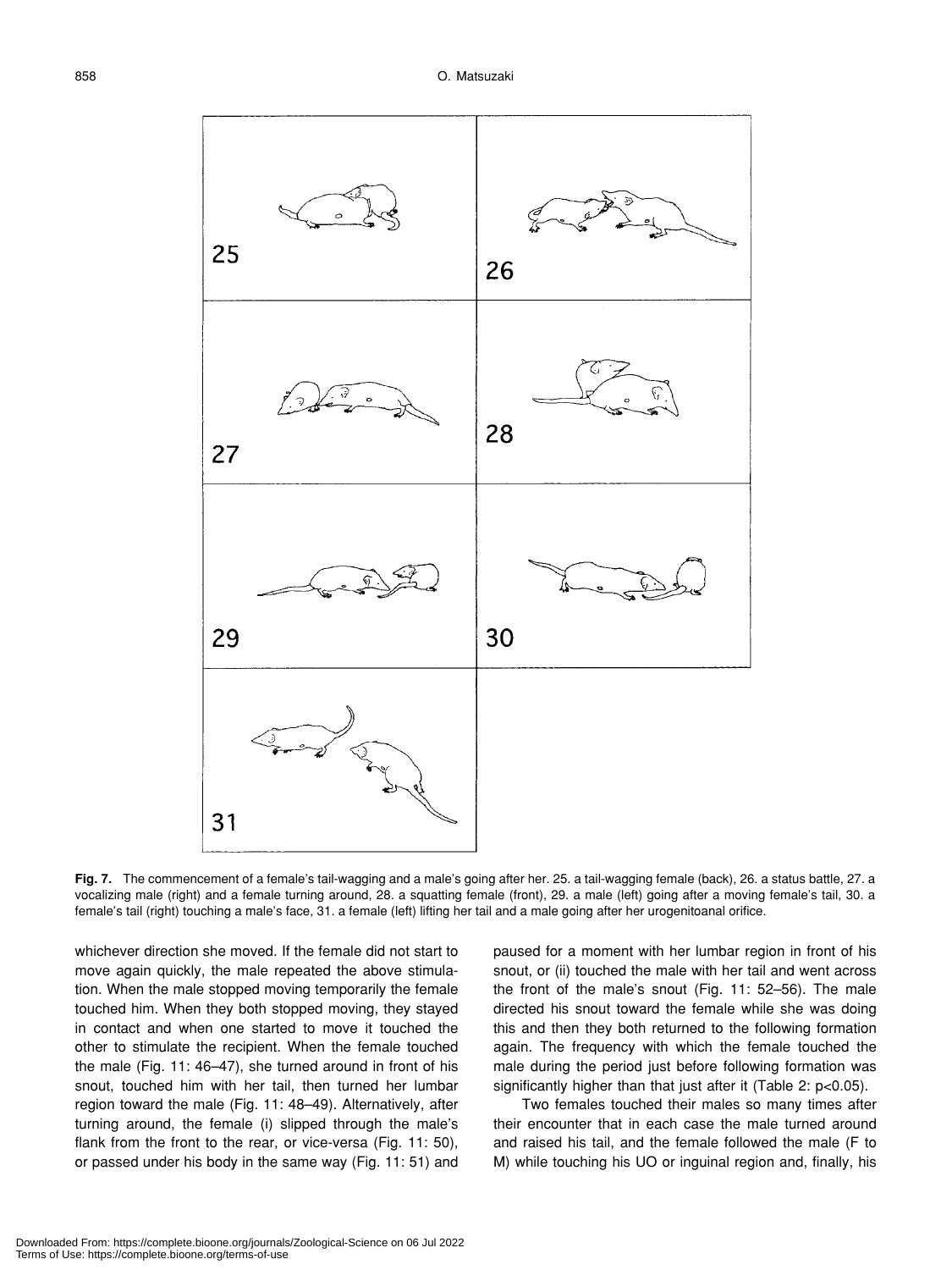

**Fig. 8.** Following formation. 32. a male (left) touching a female's tail, 33. a male (left) touching a female's tail root, 34. a male (left) following a female while touching her dorsal lumbar region.

dorsal lumbar region. The female wagged her tail before the F to M following formation. Following finished when the male touched the female's UO or inguinal region and, shortly thereafter, the male followed the female.

In the period from the commencement of female tailwagging to following formation, the proportion of time spent in MLC to that spent in FBC was close to 0.5; i.e. they touched each other's whole body (Fig. 1).

(5) Mounting to intromission (Fig. 12: 57–62)

Sometimes a male quickened his walking pace and mounted the female (Fig. 12: 57). The mean duration between mountings was 91±37 s. When a male mounted the female and thrusted against her, his penis protruded from his UO. The female did not assume a posture of lordosis, even if mounting occurred at the beginning of the following formation. She changed direction and escaped from the male's hold. The male moved his body to the other side and commenced licking his protruded penis until it returned to its normal state (Fig. 12: 58). The female stopped moving in front of the male and squatted a little ahead of him. The male finished genital licking, got back on all fours and vocalized to the female giving a backward glance. The female turned around and the male followed her again. Since mounting had occurred, the female's arched back was sweating. The male repeatedly mounted the female while following her, and the female frequently stopped moving to squat and wag her tail. Then the male stimulated the female, as described in the previous section (vocalization, touching with his snout, scratching and biting lightly). When a squatting female was touched on her face by the male, she occasionally vocalized and pushed him off with her forepaw (Fig. 12: 59). If a female kept squatting, the male left momentarily, re-approached, touched her body, particularly her flank gland, and repeated the stimulation to let her move. If the male left the female and moved independently, the squatting female approached and touched the male. If the female moved, the male followed and mounted her while vocalizing. During the mount, the male occasionally bit the female's back fur (Fig. 12: 60). As the frequency of mounting increased, the female began to assume a posture of lordosis. As soon as the male touched the female's lumbar back or sides with his forepaws, she bent her back downwards. Depending on the individual, the female stopped moving and assumed a posture of lordosis when the male touched her UO.

The male displayed offensive behavior, even after intromission without ejaculation. This behavior involved the male following the female, stepping on her tail and biting her lightly, or scratching the lumbar region of her flank (Fig. 12: 61–62). Furthermore, the male caught up with the female's head as he followed, and he touched or bit her ear lightly. When the snout of the male reached in front of the moving female's ear, she vocalized or opened her mouth and turned her snout toward his. As the following developed, the male also vocalized or opened his mouth as soon as she prepared to give him a backward glance. The female either turned around before the male commenced vocalization or soon afterwards. After this, the female began moving again and the male followed her soon thereafter.

Intromission occurred after a mean mounting frequency of 14.4±2.3 times (range=2 to 22 times).

The proportion of time spent in FBC was greater than that of MLC in the period from following formation to first intromission (Fig. 1).

(6) First intromission to ejaculation (Fig. 13: 63–70)

At intromission, the male thrust his lumbar region forward vigorously and held the female's femurs firmly with his forepaws (Fig. 13: 63). When intromission did not result in ejaculation, the male released the female soon thereafter (Fig. 13: 64). Then the male licked his penis and the female squatted a little ahead of him (Fig. 13: 65). After intromission, the female rubbed her UO on the floor and licked her genital area in the same posture as the male did. The female always finished genital licking first and then approached the male (Fig. 13: 66). The male turned his head toward the female and responded vocally to the female's touching. In response, the female turned around and moved her lumbar region toward the male's snout.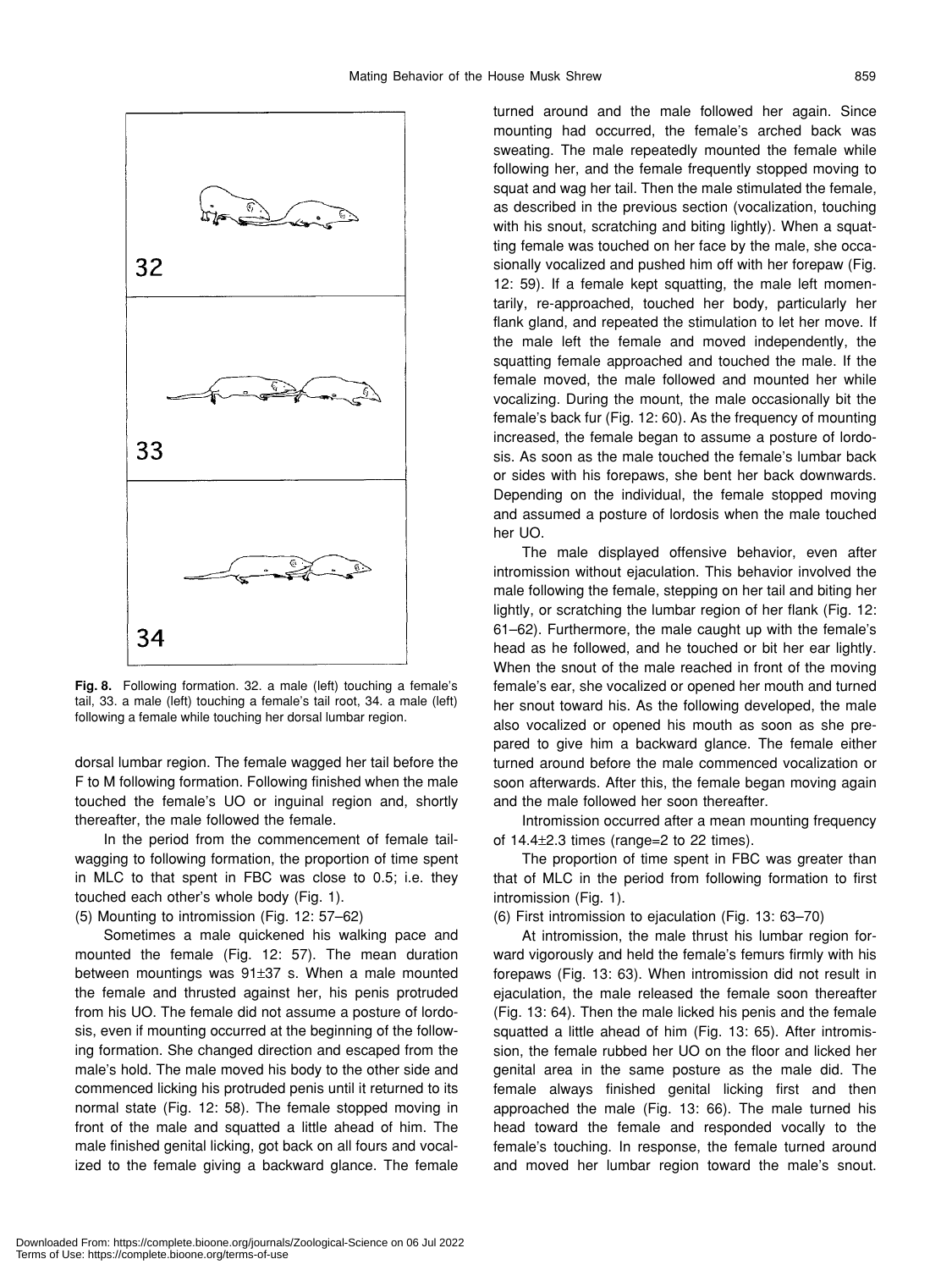

**Fig. 9**. A male stimulating a squatting female to move. 35. a squatting female (right) and a touching male, 36. a male (right) vocalizing into the ear of a squatting female, 37. a male (right) licking a female's lumbar side, 38. a male (right) scratching a female's lumbar region, 39. a male (right) touching a female's ear, 40. a male (right) touching a female's inguinal region, 41. both sexes forming following again.

Alternatively, the female turned without touching him, and the male turned his head toward the female and vocalized in concert with her footstep. In both cases, the male touched the female's lumbar region, the female moved, and the male commenced following the female again (Fig. 13: 67). The male vocalized and scratched and lightly bit the female before following her.

While the male was following, he continually touched the female to move her from her ongoing squatting behavior. When a female would not move by stimulation to the lumbar region, the male also touched her flank, neck, UO, inguinal region and heel. As soon as the male touched the female, the female gave him a backward glance, the male vocalized (Fig. 13: 68), and the female looked forward and moved ahead. In some trials, the female turned toward the male and vocalized or pushed his face with her forepaw. With continuous male touching, however, the female moved her lumbar region into the male's snout and moved again. The male followed the female while touching her dorsal lumbar region and the female touched his face or body using her tail (Fig. 13: 69). Both sexes continued following in such a manner until the intromission where the male reached ejaculation, (a mean of 3.3±0.4, and a range of 1–5, intromissions) (Fig. 13: 70). At the intromission with ejaculation, the pair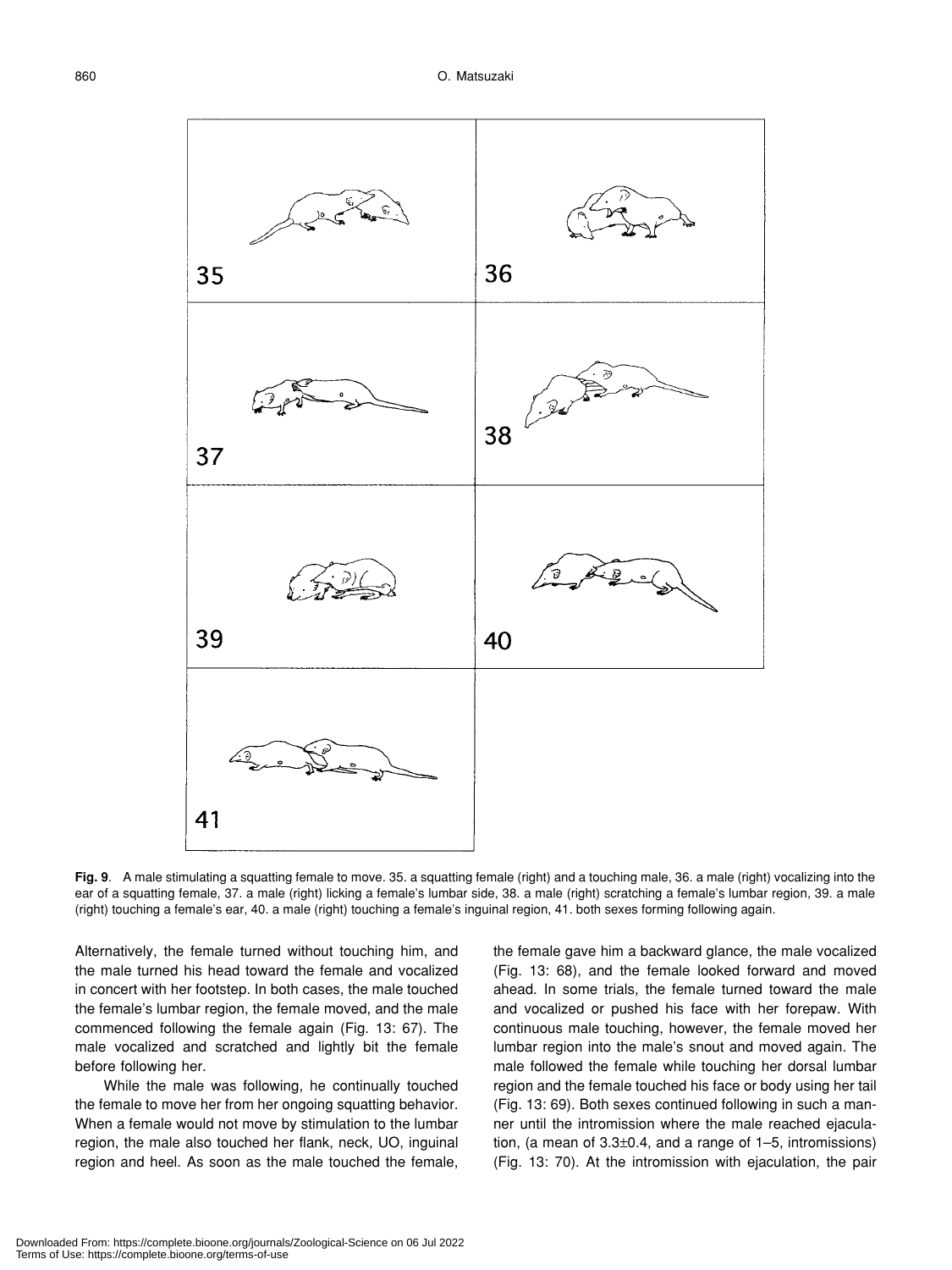

**Fig. 10.** A male stimulating a female's urogenitoanal orifice (UO) or inguinal region. 42. a male (left) touching a female's UO, 43. a male (left) licking a female's UO, 44. a male (left) touching a female's inguinal region, 45. a stationary female (left) and a male.

kept stationary for 5 to 6 s (mean= $5.5\pm0.2$  s). The male would not loosen his hold on the female during ejaculation. The male bit the female's back fur, held her femurs back with his forepaws and thrust his lumbar region forward deeply while his hindpaws were raised. Even if the female pawed the floor, she was unable to separate from the male. The male stood on his tail and the female balanced on her forepaws and abdomen during ejaculation. The pair occasionally lost balance and fell down sideways.

(7) Male offensive behavior after ejaculation (Fig. 14: 71–78)

Following ejaculation, the male shook the female by biting her back fur (Fig. 14: 71). Then the male licked his penis (Fig. 14: 72). The female rubbed her UO on the floor, licked it, and then approached the male. After licking his penis, the male bit and pulled the female's back, lumbar region, flank, tail, hindlimb, neck or ear (Fig. 14: 73–75), or scratched her lumbar region and flank (Fig. 14: 76). His biting was not too hard, as his incisors did not penetrate her skin. Also, while the female moved ahead of him, the male lightly bit her lumbar region, ear and face. When the male followed the female he vocalized continuously except while biting her or licking his genitals. The male's continuous offensive behavior and vocalization ranged from 9 to 168 s (mean=97±20 s). During this behavior, the female moved her lumbar region toward the male, wagged her tail forcefully against him, turned her head forward after a brief backward glance, and continued to move ahead. When the male separated from the female, the female squatted (Fig. 14: 77) and after a while usually approached him again. The male vocalized when the pair's snouts were facing each other (Fig. 14: 78), and the female turned around, wagged her tail and squatted. The male's offensive behavior was persistent and was displayed in preference to following. In six out of eight trials the female received the male's offensive behavior with few counter offensives. In the other two trials, the female bit the male's tail when his offensive behavior began to decline. In response, the male ceased his offensive behavior, wagged his tail and moved forward. In the trials where the female did not display counter-offensive behavior, she began to move independently when the male's offensive behavior subsided, but when the male touched her she continued her tendency to squat. After that, the proportion of continuous contact time between the pair markedly decreased; non-contact (NC) occupied more than 50% of the period from when the male finished continuous vocalization until the female commenced snout-washing/side-scratching (Fig. 1).

(8) Scent marking after ejaculation (Fig. 15: 79–83)

Following the male's continuous offensive behavior, the male rubbed his abdomen (Fig. 15: 79) or UO (Fig. 15: 80) on the floor, or moved backwards and forwards on the wall and floor with his entire flank, including his flank gland. (Fig. 15: 81–83). Conversely, the female rubbed only her UO on the floor, except for one of the eight females who rubbed her entire flank on the wall and floor. Both sexes scratched their sides, washed their snout, licked their genitalia and excreted.

After their scent-marking behavior, the pair moved quickly in a curved line. It looked like strolling in the tank. When the snout of one happened to face the other's, they both let their snout tips meet momentarily and then passed each other. The female continued her tendency of tail-wagging and squatting when the male touched her, and the female occasionally approached the male, touched him and then moved away. Nevertheless, the male didn't follow or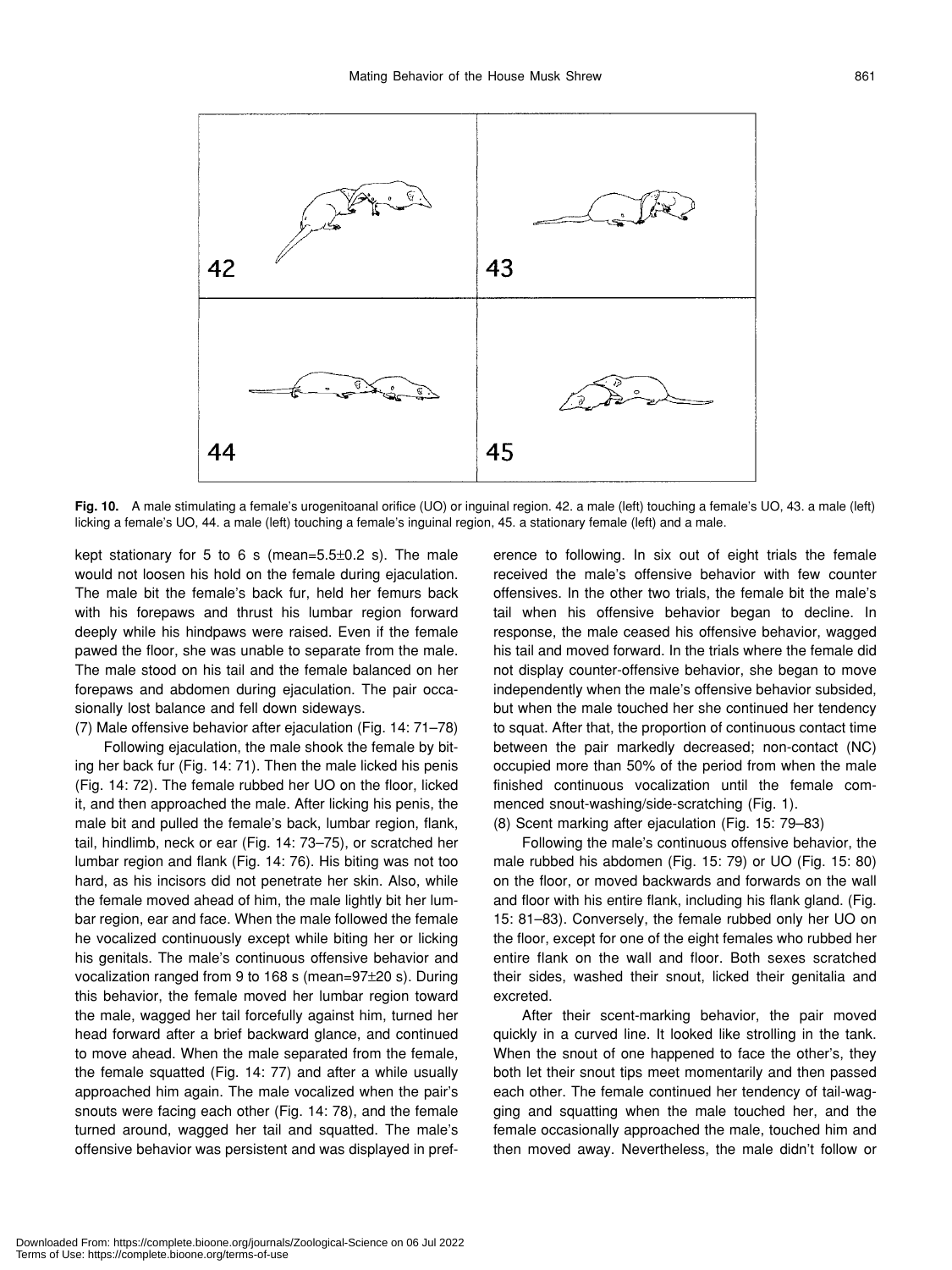

**Fig. 11.** A female stimulating a stationary male. 46. a female's (left) flank touching a male, 47. a female's (left) tail touching a male, 48. a female (left) turning around in front of a male's snout, 49. a female (front) moving along a male's flank and then leaving his lumbar region, 50. a female (front) slipping along a male's flank, 51. a female (underneath) passing under a male, 52. a female's tail (right) touching a male's neck, 53. a female's tail (right) winding around a male's snout, 54. a female's tail (right) winding around a male's face, 55. a female's tail (left) winding around a male's neck, 56. a female (front) moving away from a male's snout.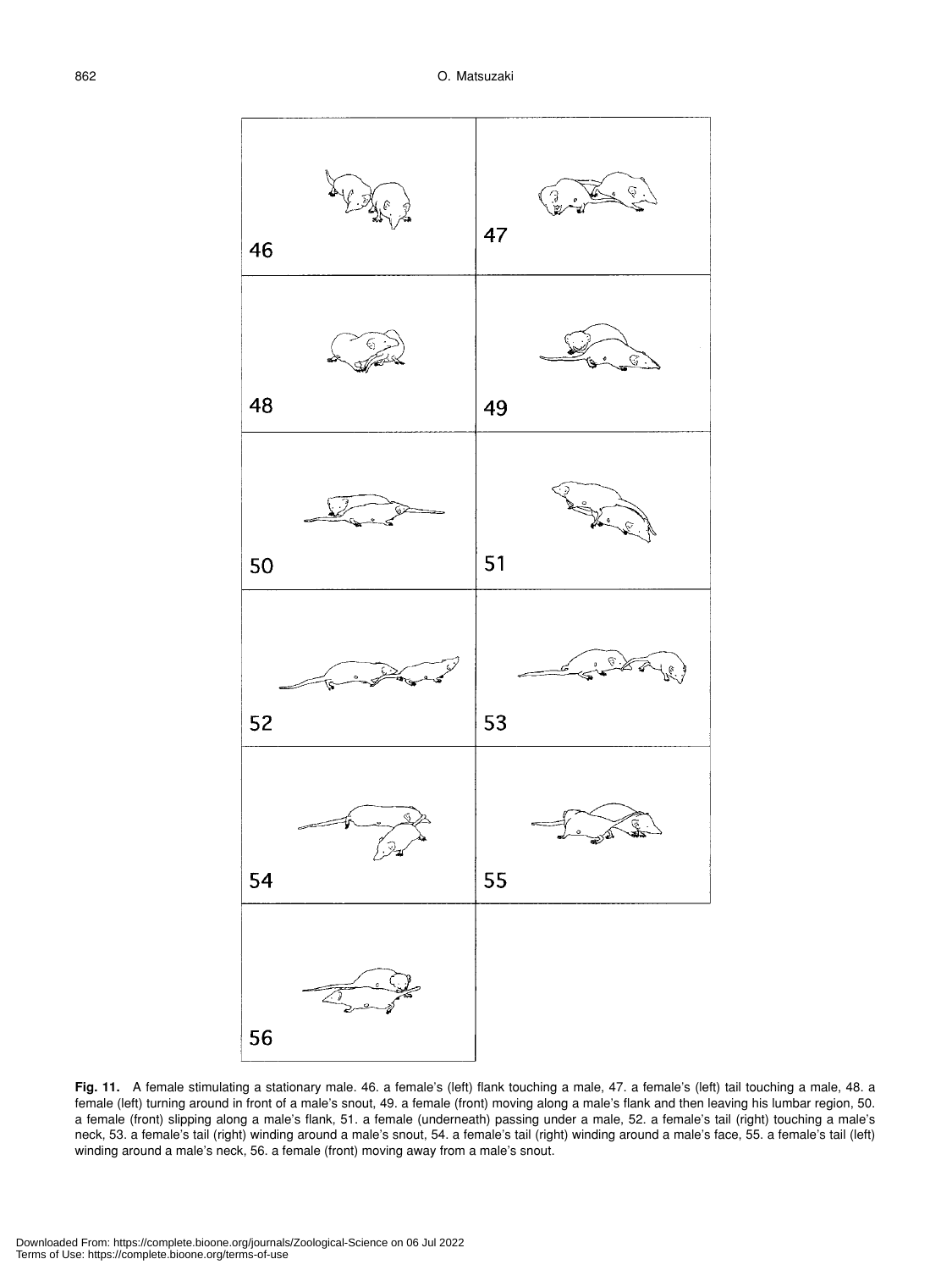

**Fig. 12.** A first-time mounting male and a female sweating on her back. 57. the first mounting, 58. a male (left) licking his penis and a female squatting in front of him, 59. a female (left) pushing a male's face, 60. a male (upper) biting a female's back fur during mounting, 61. a male stepping on a female's tail (right), 62. a male (right) biting a female's dorsal lumbar fur.

attempt to mount the female any longer.

(9) Subsequent observations (Fig. 16: 84–85)

A male ejaculated only once in a trial. After a male finished post-ejaculatory offensive behavior and scent marking, he tended to remain stationary (Fig. 16: 84). The movement, or lack thereof, of one sex was mostly independent of the other. If the strolling shrew touched or grazed the other, the recipient turned their snout towards the actor (Fig. 16: 85) and followed it, but the pair quickly separated and resumed their independent behaviors. The male did not follow the female any longer and their snout-washing, genital licking and side scratching were performed independently until the observation was over. However, the female strolled toward the male when he was still, or moved around him, sniffing the air.

When the author washed the inside of the tank with hot after each observation, at least two distinctive odors were noticed. The odors adhering to the inside of the glass tank smelled like valeric acid and musk.

#### **DISCUSSION**

(1) The timing of touching

The shrew commenced following behavior when a male and female touched each other, and copulation only occurred after continuous following. The MLC subsequent to an encounter was probably the main stimulation that motivated following formation. A hormonal change could have caused an increase in the proportion of FBC after the beginning of female tail-wagging. The adrenal glands maintain female sexual potency or are related to the transition from aggressiveness to receptivity (Rissman *et al*., 1987). Male touching of the female lumbar region, flank, UO, inguinal region and other areas could be one of the important factors promoting hormonal changes in the female.

(2) Encounter to mutual investigation

The behavioral depression of the house musk shrew is considered weak in a novel environment (Tsuji and Naruse, 1985). In the present study, a female moved continuously for four or five minutes when she was first placed into the glass tank. After becoming accustomed to the tank, she washed her snout.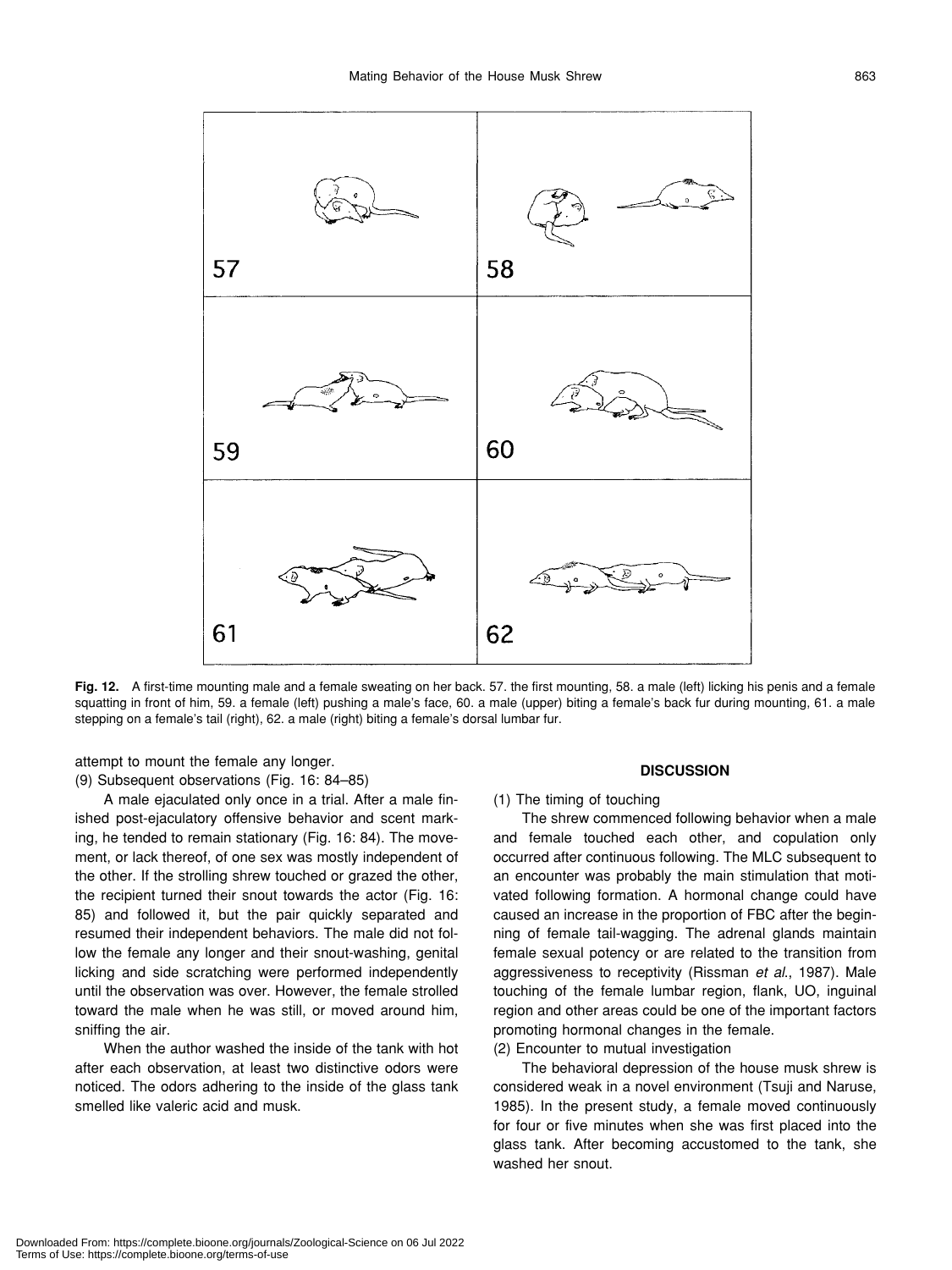

**Fig. 13.** Intromission to ejaculation. 63. an initial intromission, 64. a male (right) releasing a female soon after intromission, 65. a male (right) licking his penis and a female squatting in front him, 66. a female (left) approaching a male licking his penis, 67. the resumption of following,

68. a male (front) vocalizing to a female who is giving him a backward glance, 69. a female's tail (left) touching a male's chest, and a following

(a) When a female vocalized at the initial encounter

Kawano (1992) stated that the house musk shrew regularly displays aggressive behavior in a laboratory setting and that encountering a conspecific in this environment could induce fear. According to Tsuji (1989), the role of male vocalization and tail-wagging is to pacify female aggressiveness. In the present study, a male turned around in front of a female's snout to avoid the female's threatening vocalization.

male touching the female's dorsal lumbar region, 70. intromission with ejaculation.

Kitoh and Ohta (1985) stated that there were sinus hairs on the snout, under-jaw, cheek, and forelimb of house musk shrews. In the present study, it was observed that when a male turned around in front of the female to leave her, or when a female touched a male and then moved away from him, that the former reflexively directed its snout toward the latter. When the pair was close together, the sinus hairs could have touched each other without close body contact. It also appears that when one of the pair moved their snout from the head to the trunk of the other that both were released from the stress by facing each other, and that this touching to the trunk but not the head facilitated the development of the sexual interaction.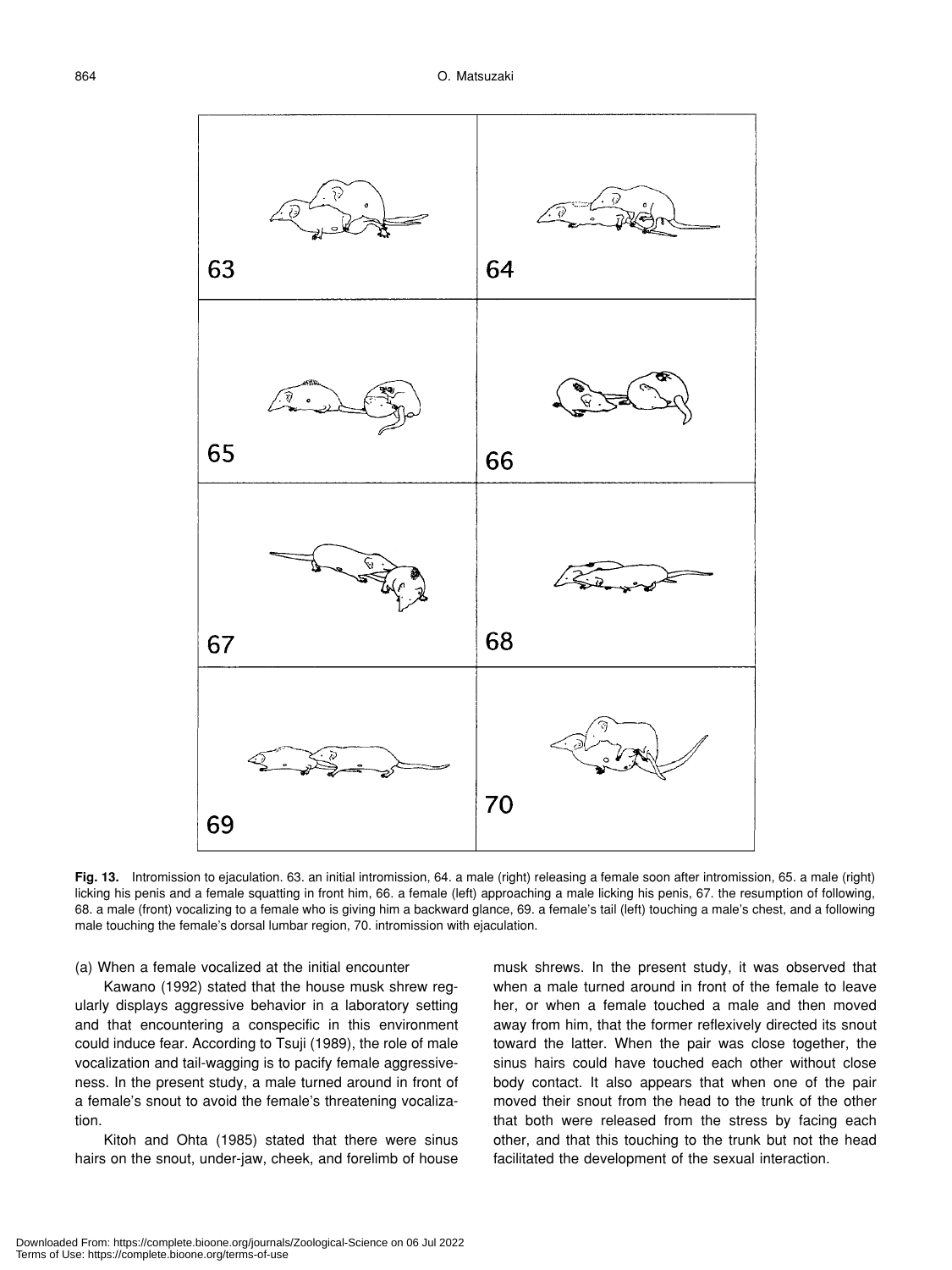

**Fig. 14.** A male snapping at a female and a female maintaining receptivity. 71. a male (upper) biting a female's back fur and shaking her, 72. a male (left) licking his penis and a female approaching him, 73. a male (right) biting and pulling a female's tail, 76. a male (right) scratching a female's dorsal lumbar region, 77. a male (left) touching a squatting female, 78. a vocalizing male (left) in a moment of the encounter.

(b) When a female did not vocalize at the initial encounter

When one of the pair put its snout on the other's chest it temporarily interrupted the motion of the recipient. The actor could avoid offensive behavior from the receiver and develop the interaction between them with this behavior. When one touched the other's flank, the recipient reflexively turned its snout and tail to the side that the actor touched, and simultaneously curved their trunk to the other side. This action resulted in the pair being in a comma-like position, facing in opposite directions, which probably enabled them to avoid offensive behavior and helped to develop their interaction.

According to Rissman (1987), female tail-wagging is an indicator of her receptivity. Sometimes, however, a male wags his tail, when she is following him, and so tail-wagging could indicate that an individual becomes the front of the line in the following formation.

Smell and touch are probably similarly important for the shrew in developing a relationship with a new mate. When the snout of an individual touches another, they smell and touch each other simultaneously. After the contact of the initial encounter, the pair touch and sniff each other in a comma-shaped arrangement. The snout of each individual touches the other's snout, face, flank, lumbar region, root of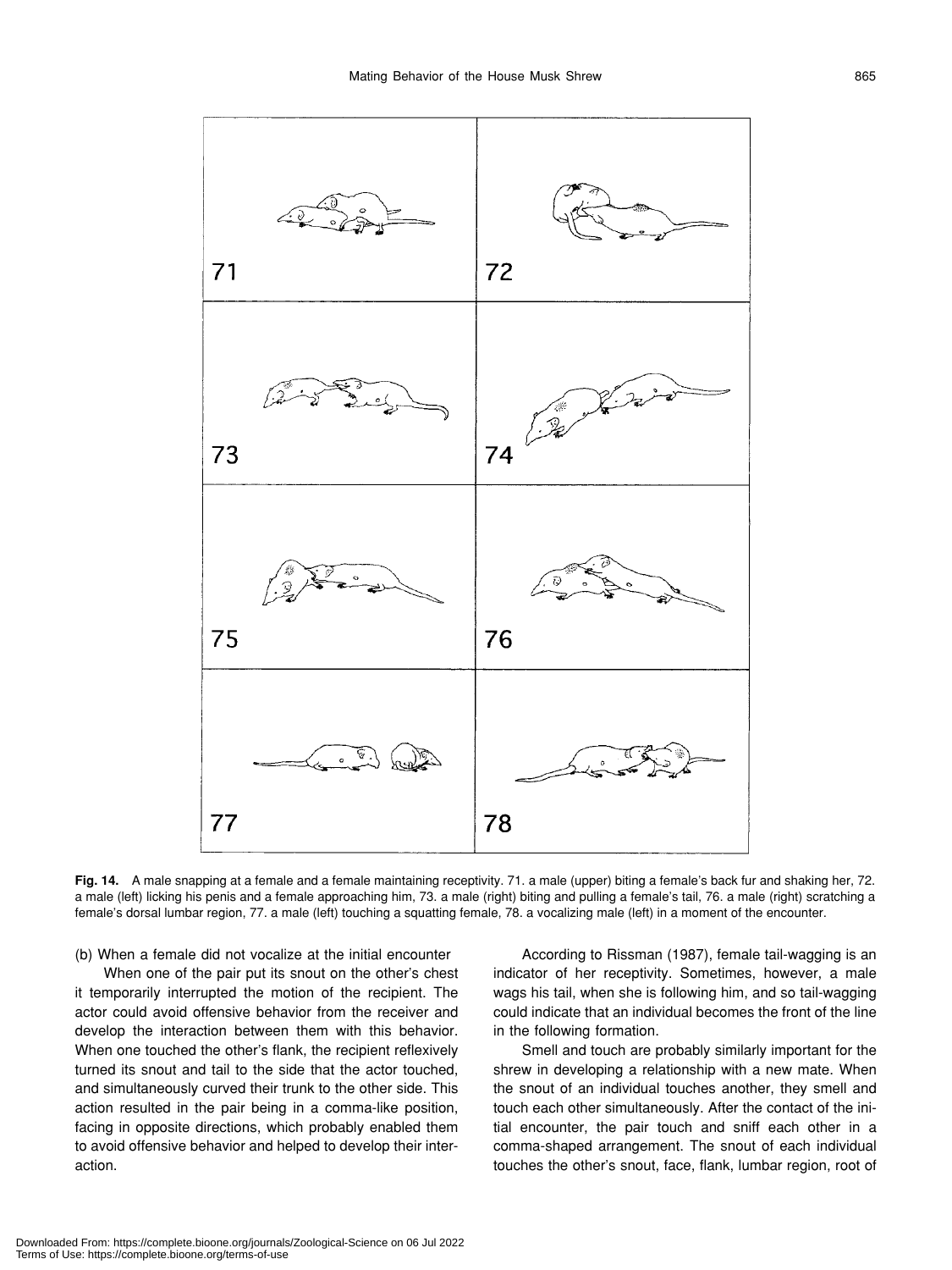

**Fig. 15.** Male scent marking. 79. a male rubbing his abdomen on the floor, 80. a male (right) rubbing his urogenitoanal orifice on the floor with his tail rolled up, 81. a male rubbing his flank on the wall, 82. a male drawing his body backward with his flank on the wall, 83. a male pushing his body forward with his flank on the wall.

the tail, inguinal region and UO. There are apocrine glands and sebaceous glands on the rear of the ear, and other large sebaceous glands and many sudoriferous (sweat) glands over a musk shrew's body (Dryden and Conaway 1967, Kitoh and Ohta 1985), and these glands could be important olfactory indicators in sexual encounters. Furthermore, four kinds of musk odors have been identified on the



**Fig. 16.** After a male's scent marking. 84. a stationary male (right), and a female putting her snout tip on the male's flank gland, 85. a female (right) with a backward glance as the pair pass each other.

flank gland of this shrew (Watanabe, 1985) although, according to Dryden and Conaway (1967), the musk odor is not restricted to this gland. Even so, the olfactory organ has a well-developed structure (Kitoh *et al*., 1985). As another example of possible olfactory effects, Rissman (1987) found that a male's soiled bedding reduced the period between an initial encounter and tail-wagging by a female.

As well as smelling, both sexes touched the flank, inguinal region and UO of the other with their snout or mouth. This would not only have physically stimulated the recipient but would also have chemically stimulated the actor via the olfactory, vomeronasal, and gustatory organs. In particular, the extremely quick motion of the snout is associated with the function of the vomeronasal organ (Matsuzaki *et al*., 1993).

Male and female musk shrews probably approach each other from all sides in order to engage their somatic, chemical and auditory senses.

(3) Tail-wagging to following formation

A male's activity appears to be the more prominent during this period because of a female's squatting. However, a female touched a male with her tail in such a way as to encourage him to follow her (Table2).

After a female started tail-wagging, the pair would often vocalize, face each other with their snouts forward and teeth bared, and one or the other would turn around. In this study, this action is termed 'status battle' because it appears that this interaction helps the pair to decide which individual turns around.

The vocalization of the male appears to be an ordering call to let the female be the front of the following formation.

The force driving the mating sequence would act on the two sexes at a time and practice the fixed reproductive plan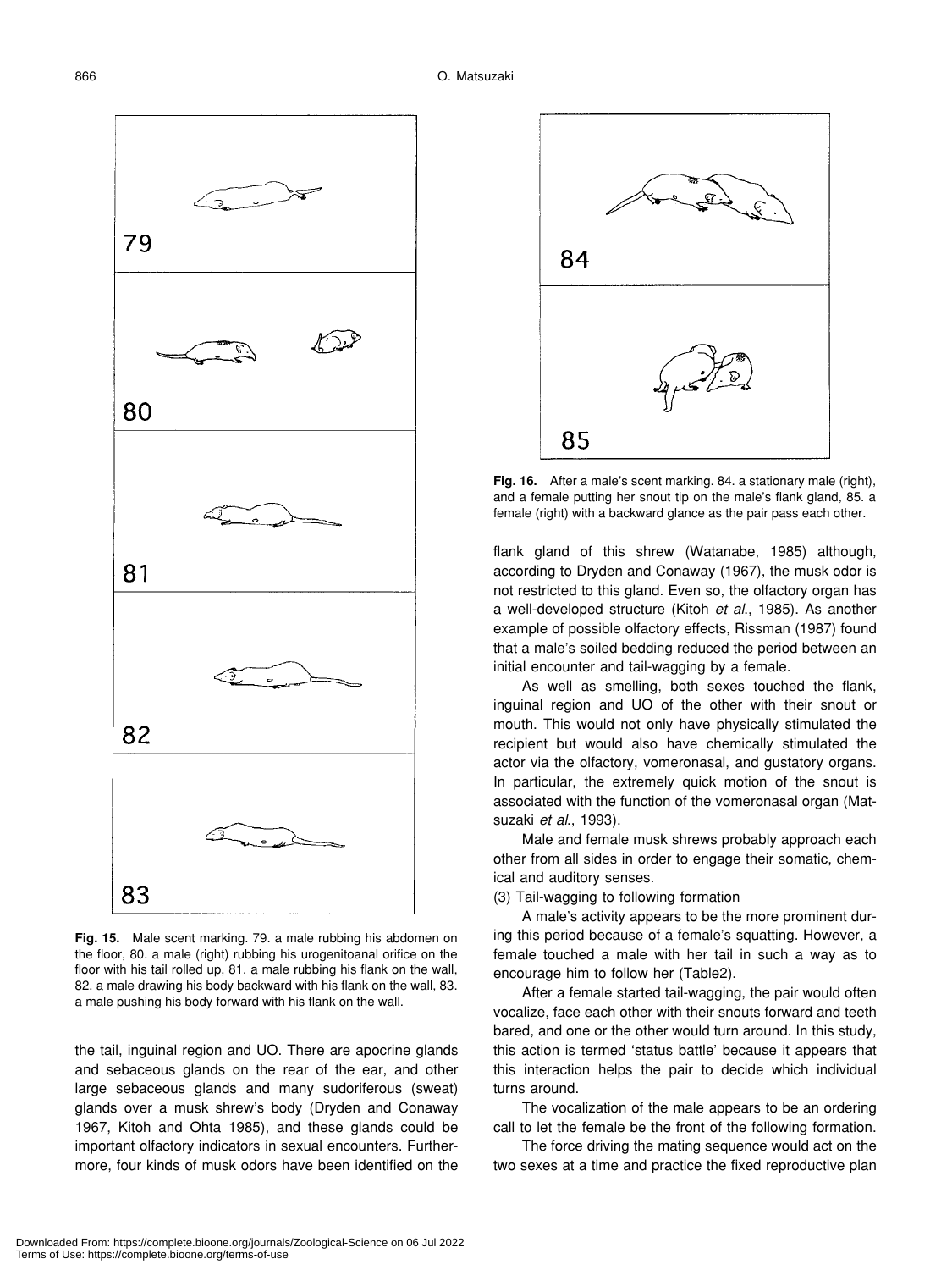of this species.

The M to F following in this study is interesting to note as a behavior of a coitus induced ovulator. This kind of behavior was described by Naik and Dominic (1970) as "male-like mounting", and by Tsuji (1989) and Kawano (1992) as "mating-like behavior". This phenomenon requires further investigation in the house musk shrew.

(4) Mounting to intromission

The frequency that a male touched the female between the following formation and the first intromission was not significantly different from that between the first intromission and ejaculation (Table 2). Nevertheless, the intensity of touching by the male to the female appeared to increase in the latter period.

When the female approached the male, she put her lumbar region in front of his snout, and then she moved away from him. This behavior is also observed in the caravan formation of a mother musk shrew bringing back its offspring to the nest (Tsuji and Naruse, 1984). The caravan formation between a mother and its offspring is not only to care for the offspring, but also to provide the young with early experiences in exploring and extending their environment (Tsuji and Naruse, 1985).

The reflexive response of one individual touching their mate with their snout, and that leading to separation and following, is an effective behavior to promote continued touching.

The proportion of the time spent in FBC between following formation and first intromission was distinctly higher than that of MLC and NC (Fig. 1). This indicates that the contact manner has changed from the multi-lateral to one-sided touching from behind and that the type and region of touching is important for stimulating following. However, the role of touching should be considered in conjunction with continuous olfactory stimulation.

(5) First intromission to ejaculation.

More than 80% of the touching from the first intromission to ejaculation was FBC (Fig. 1), where both sexes primarily touched the caudal region of the other's body. Even when there was a status battle, or threatening or ordering vocalization, turning and FBC facilitated following behavior.

When a male mounted, the female assumed the position of lordosis; she bent backward and raised her head and tail as soon as the male put his forepaws on her lumbar region. It is probably essential for reaching intromission that the female's UO, which is normally set horizontally, becomes vertical instantaneously.

Taking into account that the sebaceous and sudoriferous glands concentrate around the UO (Kitoh and Ohta, 1985), a male's touching of a female's UO with his snout tip or mouth and the male's penis touching the female's UO are probably directly related to the increase of the female's receptivity.

# (6) Male offensive behavior after ejaculation

The term "post-ejaculatory attack", coined by Tsuji *et al*. (1999), refers to the same male offensive behavior after ejaculation described in this study. After finishing ejaculation, a male behaved offensively with continuous vocaliza-

| contact manner  |            | counting period of contact | CF from        | to | significancy      | CF from         | to | significancy       |
|-----------------|------------|----------------------------|----------------|----|-------------------|-----------------|----|--------------------|
| <b>MLC</b>      | encounter  | TW                         | $4.6 \pm 2.0$  |    |                   | $3.6 \pm 0.7$   |    |                    |
| with snout or   | TW         | FF                         | $14.9 \pm 2.8$ |    | p<0.025<br>N.S.   | $16.9 \pm 5.2$  |    | p<0.01<br>N.S.     |
| forepaw         | FF.        | 1st intro                  | $7.3 \pm 3.6$  |    |                   | $36.3 \pm 10.3$ |    |                    |
| FBC with snout  | encounter  | <b>TW</b>                  | $1.0 \pm 0.8$  |    |                   | $0.1 \pm 0.1$   |    |                    |
| to UO or        | TW         | FF                         | $1.3 \pm 0.9$  |    | p<0.01<br>p<0.005 | $6.5 \pm 3.4$   |    | p<0.005<br>N.S.    |
| inguinal region | FF.        | 1st intro                  | $0.0 \pm 0.0$  |    |                   | $4.5 \pm 1.7$   |    |                    |
| ТC              | encounter  | <b>TW</b>                  | $0.6 \pm 0.4$  |    |                   | $1.1 \pm 0.7$   |    |                    |
| with lumber     | TW         | FF                         | $8.5 \pm 1.6$  |    | p<0.05<br>N.S.    | $4.1 \pm 1.5$   |    | p<0.005<br>p<0.005 |
| region or tail  | FF.        | 1st intro                  | $7.1 \pm 2.7$  |    |                   | $0.5 \pm 0.4$   |    |                    |
| total of every  | encounter  | <b>TW</b>                  | $6.0 \pm 2.7$  |    |                   | $4.9 \pm 1.0$   |    |                    |
| kind of contact | TW         | FF                         | $25.9 \pm 2.3$ |    | p<0.01            | $27.8 \pm 5.0$  |    | p<0.005<br>N.S.    |
| in each period  | FF.        | 1st intro                  | $14.4 \pm 5.1$ |    | p<0.05<br>N.S.    | $41.3 \pm 10.4$ |    | N.S.               |
|                 | 1 st intro | ejaculation                | $3.0 \pm 1.0$  |    |                   | $10.7 \pm 2.6$  |    |                    |

**Table 2.** The differences in contact frequency for conspicuous behaviors according to the development of mating behavior.

The contact manner and frequency of conspicuous behaviors, including the encounter, TW, FF, 1st intro and ejaculation are shown. In the transition from the encounter to FF, via TW, the contact manner of both sexes is multi-lateral and CF increases. After FF, CF from to is maintained and the female no longer touches the male's UO. Data are means  $\pm$ SEMs.

TW: female tail-wagging, FF: following formation, 1st intro: first intromission, CF: contact frequency, MLC: multi-lateral contact, FBC: front-and-behind contact, UO: urogenitoanal orifice, TC: turning contact; i.e. one individual turns immediately in front of the other's snout with their lumbar region or tail.

p<0.01, 0.05, 0.025, or 0.005: the alpha level used in Wilcoxon signed rank tests N.S.: not significant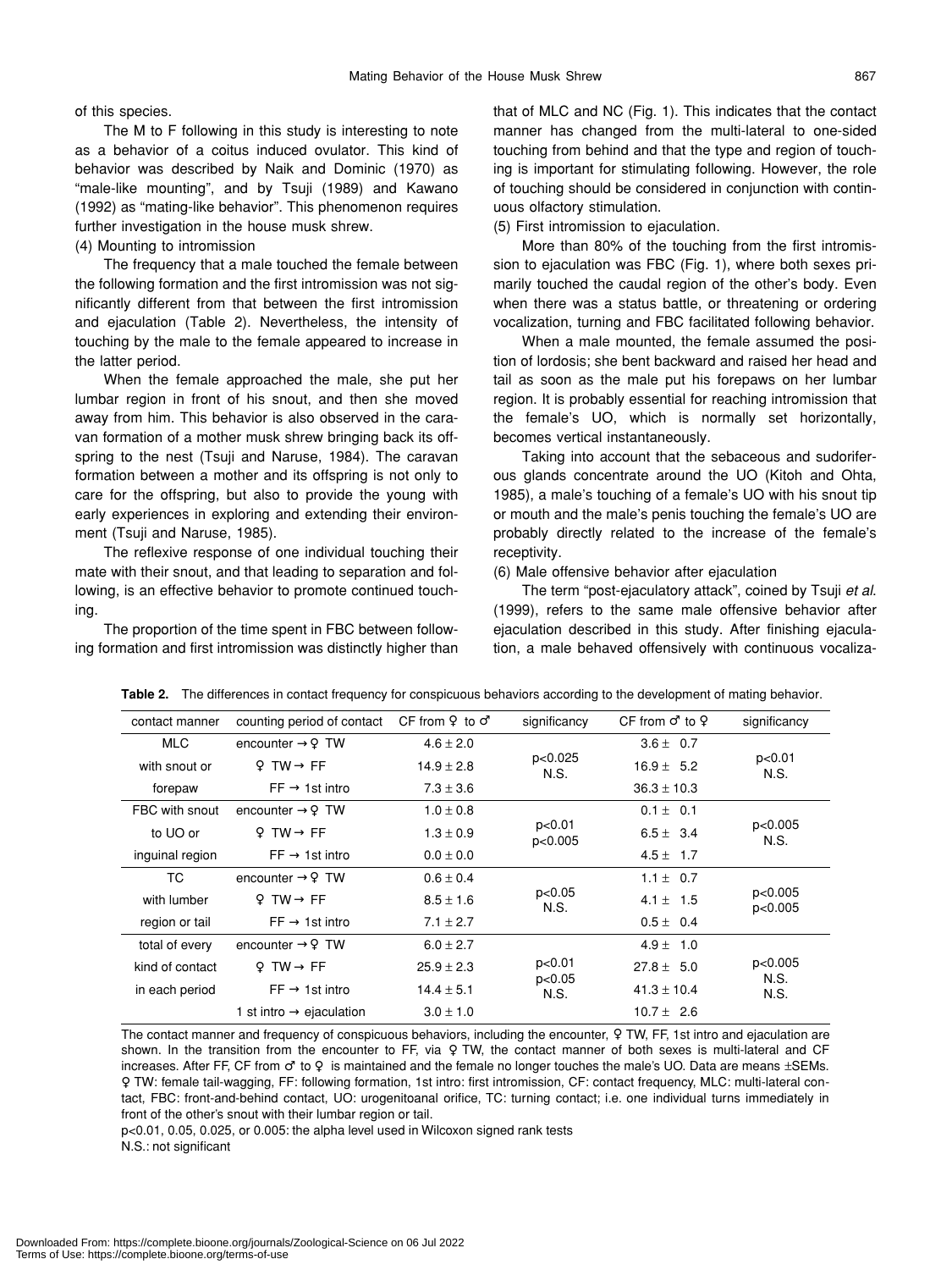tion to the female and anyone near her in a 'fit of anger'.

When the male approached the female in apparent anger, the female moved forward with vigorous defensive tail-wagging, as also noted by Tsuji (1989), to avoid the offensive behavior and maintain her receptivity, which did not appear to subside with the offensive behavior.

(7) Scent marking after ejaculation

Scent marking by the male is probably a hormonal phenomenon and appears to indicate the finish of mating behavior. It is under control of the genital gland (Balakrishnan *et al*., 1984; Rissman and Bronson, 1987; Tennant *et al*., 1987). Conversely, the female squats after ejaculation and maintains receptivity when the male touches her. Hence, the female is receptive to new mates after the male has ejaculated (Dryden, 1969; Naik and Dominic, 1970).

The secretion from the flank gland adheres to whatever it touches. Therefore, the secretion is probably important both for conspecific recognition and as a guidepost. The excretion of feces and urine is observed frequently before and after mating behavior (Balakrishnan and Alexander, 1976). The excretion might also include components of things in the local environment.

(8) Subsequent behaviors

After scent marking, each sex strolled in the tank, sniffed the surrounding air and/or rested, which might have aided in shifting their efforts away from mating behavior. The odors adhering to the inside of the glass tank smelled like valeric acid and musk, which are quite different from the odor of excretion. These odors were probably emitted from the skin of the animals.

## **Conclusion**

The mating behavior of the domesticated house musk shrew was observed under laboratory conditions. After a series of movements that involved both sexes forming a line, one behind the other, a male mounted the female and reached ejaculation. The role of touching by both sexes in a series of mating behaviors has been discussed.

When a sexually mature conspecific male and female encountered each other, they displayed a fixed repetition of approaching and distancing behavior. In the trials, as soon as one of the pair touched the other and then separated from the receiver, the latter reflexively turned their snout toward the former. This kind of touching action and response continued with one sex following the other. Multilateral contact caused the following formation and one-sided front-and-behind contact maintained the following.

Offensive behaviors, such as vocalization, initiating a status battle and snapping, were also performed by an individual while still touching the other and being responded to. Such a relationship could indeed cause the following formation, and the development of an individual's physiological state in the relationship could maintain the following behavior. In the mating behavior of this species, contact between the sexes after an encounter leads to a following formation and eventually to copulation.

If caravan formation between a mother and her offspring is related to the juveniles' initial experience, such behavior could plant the animal's way of developing a relationship with another conspecific in the offspring. The qualities of following, touching and separation appear in mature individuals. In this sense, one of the sexes could prevent another's deviation from this way of reaching copulation. Simultaneously, these qualities probably make the relationship between individuals closer, as it is a force that drives a series of mating behaviors and ultimately drives reproduction.

When an individual touches another with their snout tip, sniffing also occurs simultaneously. Orientation to steps and specific responses to a mate's vocalization would also involve an auditory response. It is important therefore, that the roles of the olfactory, vomeronasal, and auditory senses of both sexes are considered in further studies.

#### **ACKNOWLEDGEMENTS**

The author is grateful to Mr. T. Matsuzaki, who willingly provided the Jic:Sun line of musk shrew, and to Dr. J. Kitoh and Dr. S. Oda, who generously gave advice and provided the Nagasaki and other lines of musk shrew. Gratitude is also due to the staff at the Laboratory Animal Resource Center in the University of Tsukuba.

#### **REFERENCES**

- Balakrishnan M, Alexander K M (1976) Hormonal control of scent marking in the Indian musk shrew, *Suncus murinus viridescens* (Blyth). Horm Behav 7: 431–439
- Balakrishnan M, Annielet Shelley T, Alexander K M (1984) Role of Progesterone on the Control of Scent Marking in *Suncus murinus viridescens* (Blyth). Physiol Behav 33, 415–419
- Dryden G L, Conaway C H (1967) The origin and hormonal control of scent Production in *Suncus murinus*. J Mammal 48: 420–428
- Dryden (1968) Growth and development of *Suncus murinus* in captivity in Guam. J Mammal 49: 51–62
- Furumura K, Kuriyama T, Ohta K, Yokoyama A (1985) In "*Suncus murinus*: Biology of the laboratory shrew", Ed by K Kondo, Japan Scientific Society Press, Tokyo (In Japanese), pp 126– 139.
- Kawano K (1992) Aggressive behavior of the domesticated house musk shrew (*Suncus murinus*) in inter-male, inter-female and heterosexed interaction. J Ethol 10: 119–131
- Kawano K (1996) Effects of isolation on aggression in the domesticated musk shrew (*Suncus murinus*). J Ethol 14: 77–81
- Kitoh J, Sugiura Y, Yoshida M, Kuramoto K, Satoh M (1985) In "*Suncus murinus*: Biology of the laboratory shrew", Ed by K Kondo, Japan Scientific Society Press, Tokyo (In Japanese), pp 295–310
- Kitoh J, Ohta K (1985) In "*Suncus murinus*: Biology of the laboratory shrew", Ed by K Kondo, Japan Scientific Society Press, Tokyo (In Japanese), pp 176–184
- Kondo K, Oda S (1977) Domestication of a wild species of Insectivora for the laboratory animal. Exp Anim 26: 273–280 (In Japanese)
- Matsuzaki O, Iwama A, Hatanaka T (1993) Fine structure of the vomeronasal organ in the house musk shrew(*Suncus murinus*). Zool Sci 10: 813–818
- Matsuzaki T, Saito M, Yamanaka M (1984) Planned reproduction of the house musk shrew (*Suncus murinus*). Exp Anim 33: 223–